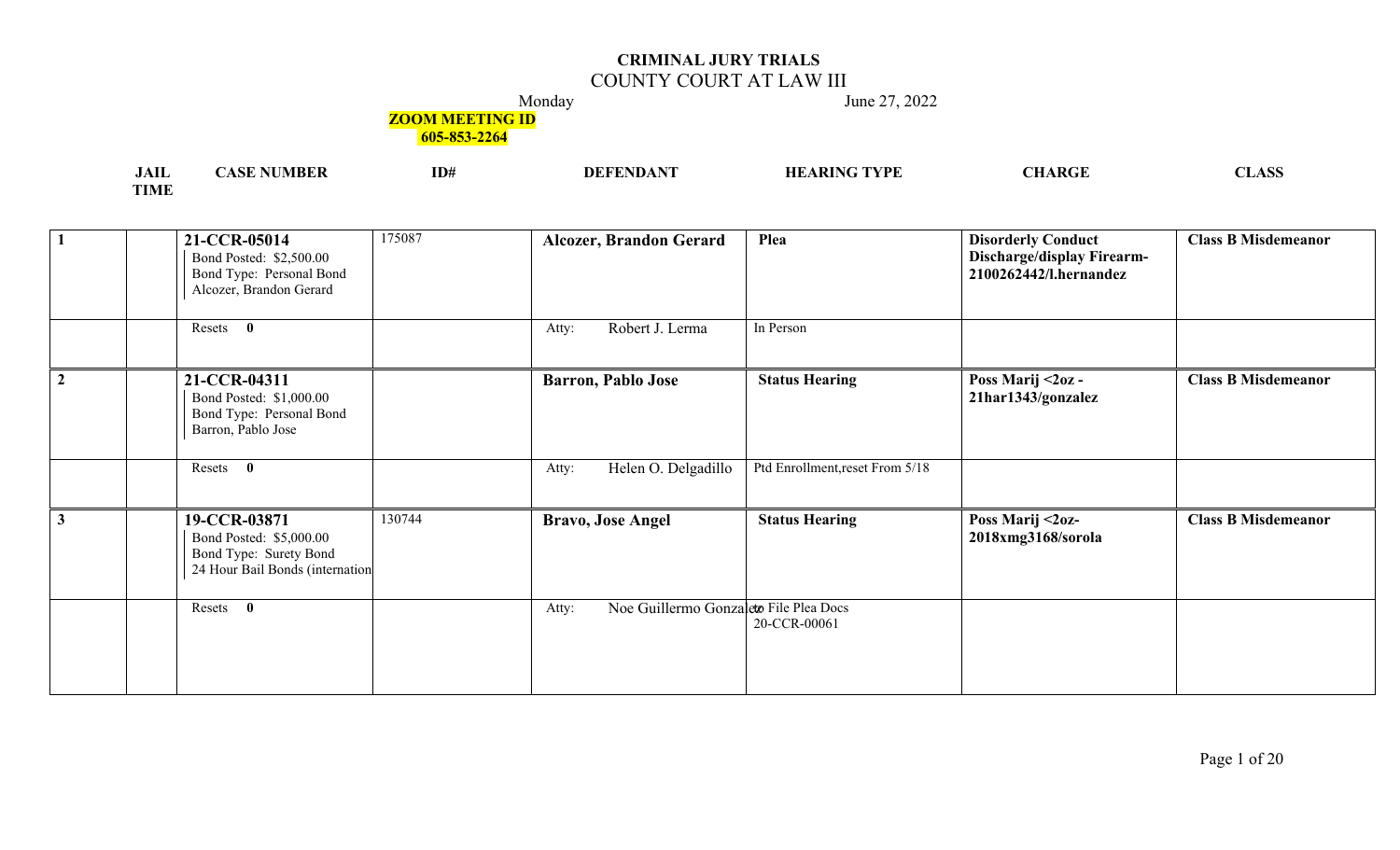## COUNTY COURT AT LAW III

Monday June 27, 2022

### **ZOOM MEETING ID**

| $\mathbf{A}$<br>JAIL | vı ist | ID# | DF | TVDI | ADCI | $\sim$<br>77 |
|----------------------|--------|-----|----|------|------|--------------|
| -----<br>            |        |     |    |      |      |              |

| $\overline{\mathbf{4}}$ | 20-CCR-00061<br>Bond Posted:<br>Bond Type:                                                              | 130744 | <b>Bravo, Jose Angel</b>                        | <b>Status Hearing</b>           | Poss Cs Pg $3 < 28g$ -<br>19b4608/bellamy; Poss Marij<br>$<$ 20z-19b4609/bellamy | <b>Class A Misdemeanor;</b><br><b>Class B Misdemeanor</b> |
|-------------------------|---------------------------------------------------------------------------------------------------------|--------|-------------------------------------------------|---------------------------------|----------------------------------------------------------------------------------|-----------------------------------------------------------|
|                         | $\mathbf{0}$<br>Resets                                                                                  |        | Noe Guillermo Gonzaleto File Plea Docs<br>Atty: | 19-CCR-03871                    |                                                                                  |                                                           |
|                         | 19-CCR-00209<br>Bond Posted: \$2,000.00<br>Bond Type: Personal Bond<br>Cantu, Kevin Scott               |        | <b>Cantu, Kevin Scott</b>                       | <b>Status Hearing</b>           | <b>Driving While Intoxicated Bac</b><br>$\ge$ = 0.15- 18b3607/decoss             | <b>Class A Misdemeanor</b>                                |
|                         | $\bf{0}$<br>Resets                                                                                      |        | Aaron Rendon<br>Atty:                           | Ptd Enrollment, reset From 5/18 |                                                                                  |                                                           |
| 6                       | 20-CCR-00301<br>Bond Posted: \$5,000.00<br>Bond Type: Personal Bond<br>Carrillo Islas, Kassandra Astrid |        | Carrillo Islas, Kassandra<br><b>Astrid</b>      | <b>Pre-trial Hearing</b>        | <b>Driving While Intoxicated -</b><br>19b4017/diez                               | <b>Class B Misdemeanor</b>                                |
|                         | Resets 0                                                                                                |        | Gabriela Martinez<br>Atty:                      | Ptd                             |                                                                                  |                                                           |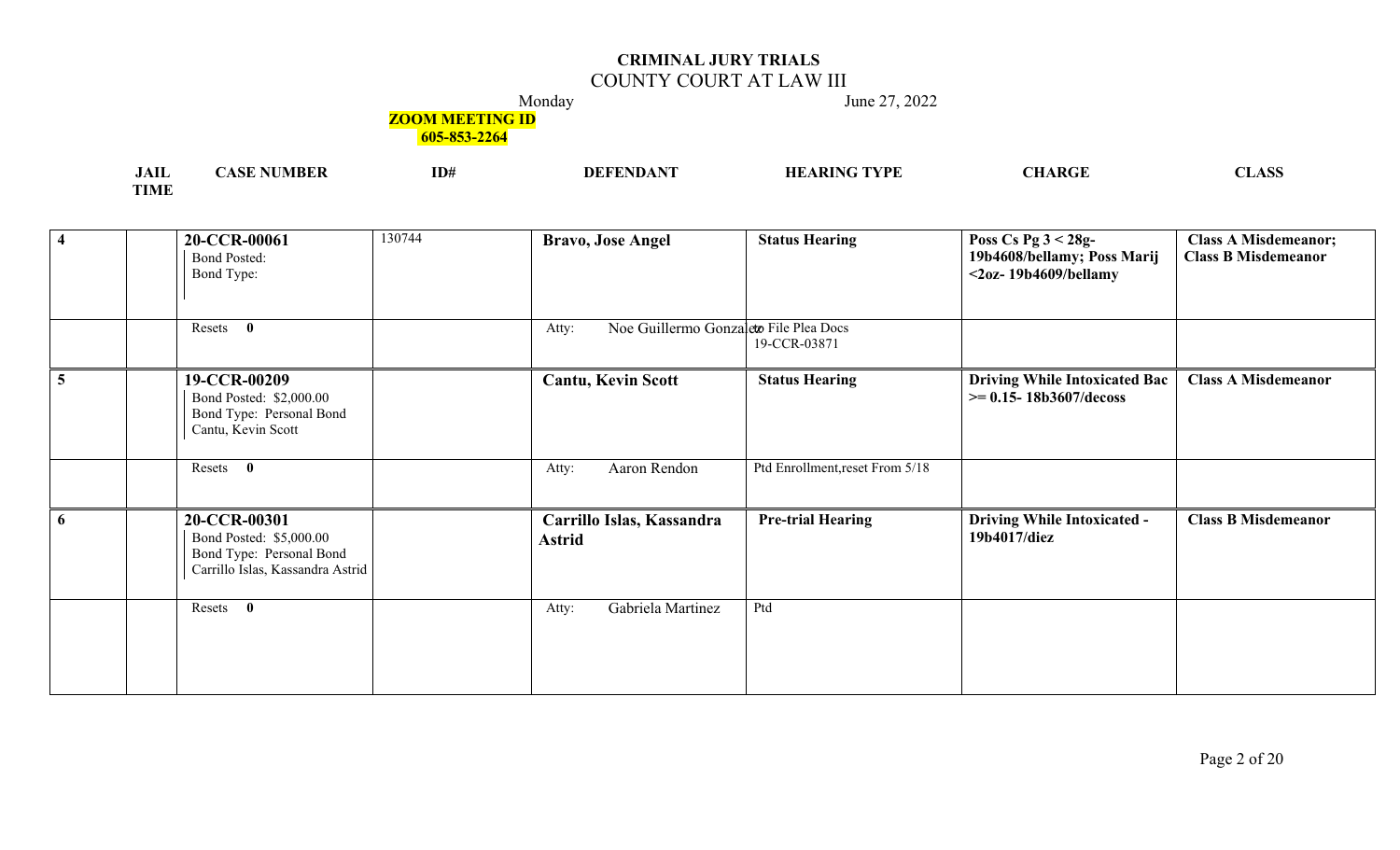## COUNTY COURT AT LAW III

Monday June 27, 2022

### **ZOOM MEETING ID**

| <b>JAIL</b> | ASE | ID# | <b>DEFEND</b> | ARING TYPE:<br>НF | $\alpha$ u a d $\alpha$ e<br>wac | $\triangle$ CC<br>פפעזידי |
|-------------|-----|-----|---------------|-------------------|----------------------------------|---------------------------|
| <b>TIME</b> |     |     |               |                   |                                  |                           |

| $\overline{7}$ | 18-CCR-01851<br>Bond Posted: \$2,000.00; \$2,500<br>Bond Type: Surety Bond; Perso<br>Jr's Express Bail Bonds (internat<br>Pr Bond | 270399 | Cerrillo, Jose Iii            | <b>Status Hearing</b>           | <b>Driving While Intoxicated-</b><br>2017mmag644/mendoza                  | <b>Class B Misdemeanor</b> |
|----------------|-----------------------------------------------------------------------------------------------------------------------------------|--------|-------------------------------|---------------------------------|---------------------------------------------------------------------------|----------------------------|
|                | Resets 0                                                                                                                          |        | Fred A. Kowalski<br>Atty:     | Ptd Enrollment, reset From 5/18 |                                                                           |                            |
| 8              | 16-CCR-03380<br>Bond Posted: \$1,500.00<br>Bond Type: Cash Bond<br>South Padre Island Police/anna O                               |        | Garza, Anna Graciela          | <b>Motion To Suppress</b>       | <b>Driving While Intoxicated Bac</b><br>$\ge$ = 0.15- A014016/cyganiewicz | <b>Class A Misdemeanor</b> |
|                | Resets 0                                                                                                                          |        | Gregorio Trevino<br>Atty:     | Oral Hearing                    |                                                                           |                            |
| 9              | 21-CCR-02731<br>Bond Posted: \$2,500.00<br>Bond Type: Personal Bond<br>Garza, Stephen Andrew                                      |        | Garza, Stephen Andrew         | <b>Status Hearing</b>           | <b>Reckless Driving-</b><br>21b0959/flores                                | <b>Class B Misdemeanor</b> |
|                | $\bf{0}$<br>Resets                                                                                                                |        | Daniel Eduardo Perez<br>Atty: | Ptd Enrollment, reset From 5/18 |                                                                           |                            |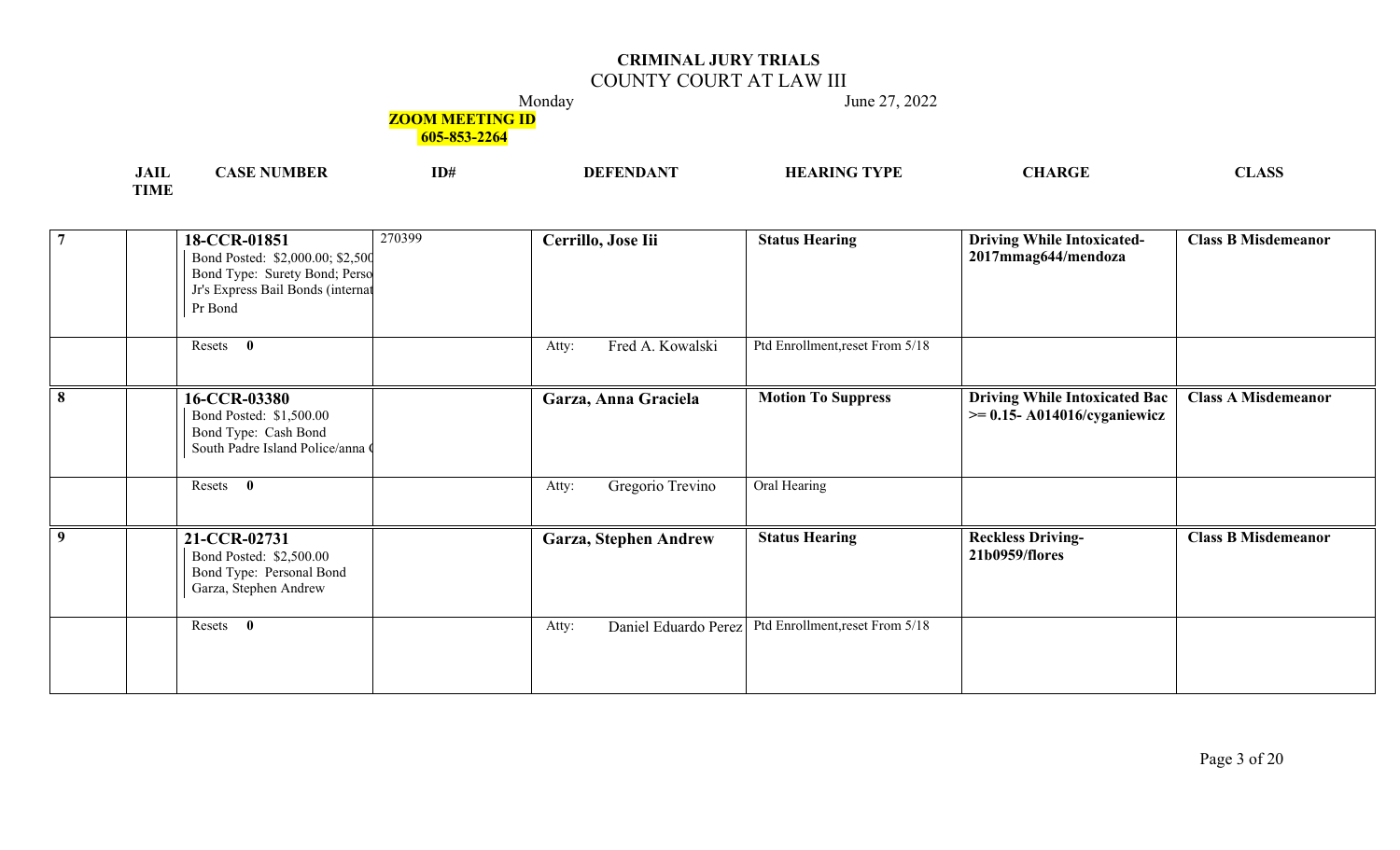## COUNTY COURT AT LAW III

Monday June 27, 2022

#### **ZOOM MEETING ID**

| JAIL        | <b>NUMBER</b><br>'ASE. | ID# | $\neg$ FENDAN | 'ARING TYPE<br>HЕ | <b>CHARGE</b> | mт.<br>ACC<br><b>ADL</b> |
|-------------|------------------------|-----|---------------|-------------------|---------------|--------------------------|
| <b>TIME</b> |                        |     |               |                   |               |                          |

| 10 | 282022<br>21-CCR-01260<br>Bond Posted: \$2,500.00<br>Bond Type: Surety Bond<br>El Padrino Bail Bonds (universa                    | Garza Perez, Octavio G                   | <b>Status Hearing</b>                       | <b>Driving While Intoxicated-</b><br>2020xmg3149/f.limas                         | <b>Class B Misdemeanor</b>                                |
|----|-----------------------------------------------------------------------------------------------------------------------------------|------------------------------------------|---------------------------------------------|----------------------------------------------------------------------------------|-----------------------------------------------------------|
|    | Resets 0                                                                                                                          | Ray Rodriguez, Jr.<br>Atty:              |                                             |                                                                                  |                                                           |
| 11 | 281719<br>21-CCR-01947<br>Bond Posted: \$1,500.00; \$1,500<br>Bond Type: Personal Bond; Sur<br>P R Bond<br>Bad Boyz Bail Bonds Ii | Guajardo, Maria De Los<br><b>Angeles</b> | <b>Status Hearing</b>                       | Poss Cs Pg $3 < 28g$ -<br>20xmg2751/limas; Poss Marij<br>$<$ 20z-20xmg2752/limas | <b>Class A Misdemeanor;</b><br><b>Class B Misdemeanor</b> |
|    | Resets 0                                                                                                                          | Julianna A Sosa<br>Atty:                 | Ptd Enrollment On Ct #1,<br>reset Form 5/18 |                                                                                  |                                                           |
| 12 | 281145<br>21-CCR-01404<br><b>Bond Posted:</b><br>Bond Type:                                                                       | Hernandez, Fabian                        | <b>Status Hearing</b>                       | <b>Accident Involving Damage</b><br>To Vehicle>=\$200-<br>2020laf00117-salas     | <b>Class B Misdemeanor</b>                                |
|    | Resets<br>$\bf{0}$                                                                                                                | Javier Aguirre<br>Atty:                  | State Was To Consider Restitution           |                                                                                  |                                                           |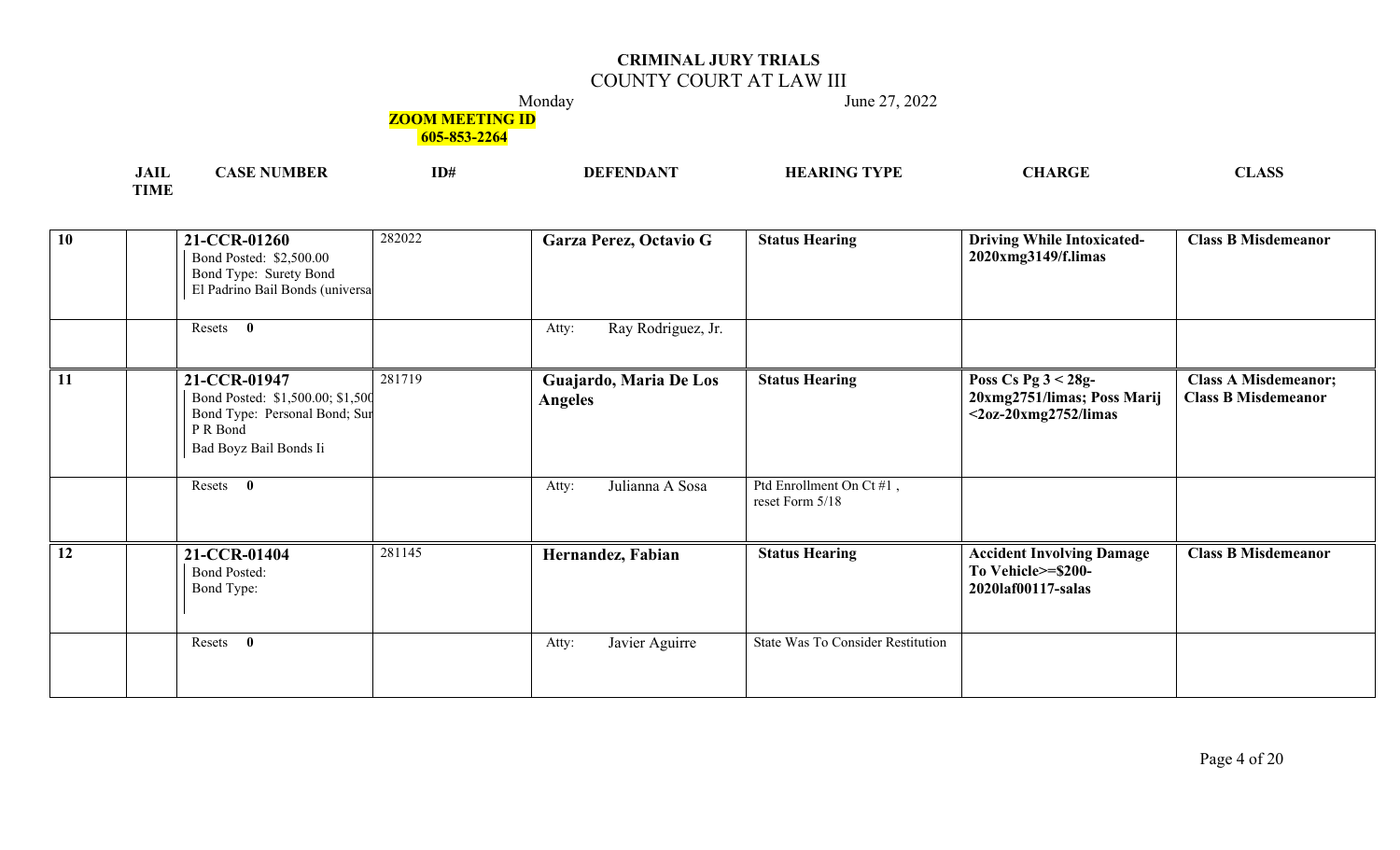## COUNTY COURT AT LAW III

Monday June 27, 2022

#### **ZOOM MEETING ID**

| <b>TATE</b><br>JAIL | <b>NUMBER</b><br>ASF | ID# | NG TYPE<br>HE.<br>\ DTN | CHARGE | NТ<br>$\triangle$ CF<br>$\sim$ $\sim$ $\sim$ $\sim$ $\sim$ |
|---------------------|----------------------|-----|-------------------------|--------|------------------------------------------------------------|
| <b>TIME</b>         |                      |     |                         |        |                                                            |

| 13 | 19-CCR-05390<br>Bond Posted: \$5,000.00<br>Bond Type: Surety Bond<br><b>Esquivel Bail Bonds</b> | 138028 | Hernandez, Servando<br><b>Carlos</b> | <b>Status Hearing</b>                                                               | <b>Assault Causes Bodily Inj -</b><br>19har1951/gonzalez | <b>Class A Misdemeanor</b> |
|----|-------------------------------------------------------------------------------------------------|--------|--------------------------------------|-------------------------------------------------------------------------------------|----------------------------------------------------------|----------------------------|
|    | Resets 0                                                                                        |        | Joshua Duane Neece<br>Atty:          | Deft's Mtn For Fast Speedy Trial<br>Deft In Federal Custody/florida<br>19-CCR-05391 |                                                          |                            |
| 14 | 19-CCR-05391<br>Bond Posted: \$2,500.00<br>Bond Type: Surety Bond<br><b>Esquivel Bail Bonds</b> | 138028 | Hernandez, Servando<br><b>Carlos</b> | <b>Status Hearing</b>                                                               | <b>Driving While Intoxicated -</b><br>19har1952/gonzalez | <b>Class B Misdemeanor</b> |
|    | Resets 0                                                                                        |        | Joshua Duane Neece<br>Atty:          | Deft's Mtn For Fast Speedy Trial<br>Deft In Federal Custody/florida<br>19-CCR-05390 |                                                          |                            |
| 15 | 21-CCR-03222<br><b>Bond Posted:</b><br>Bond Type:                                               | 263602 | Hernandez Garcia, Juan               | <b>Status Hearing</b>                                                               | <b>Assault Causes Bodily Inj-</b><br>21b0245/bellamy     | <b>Class A Misdemeanor</b> |
|    | Resets<br>$\mathbf{0}$                                                                          |        | Carlos R Masso<br>Atty:              | Felonies Pending<br>21-CCR-03222                                                    |                                                          |                            |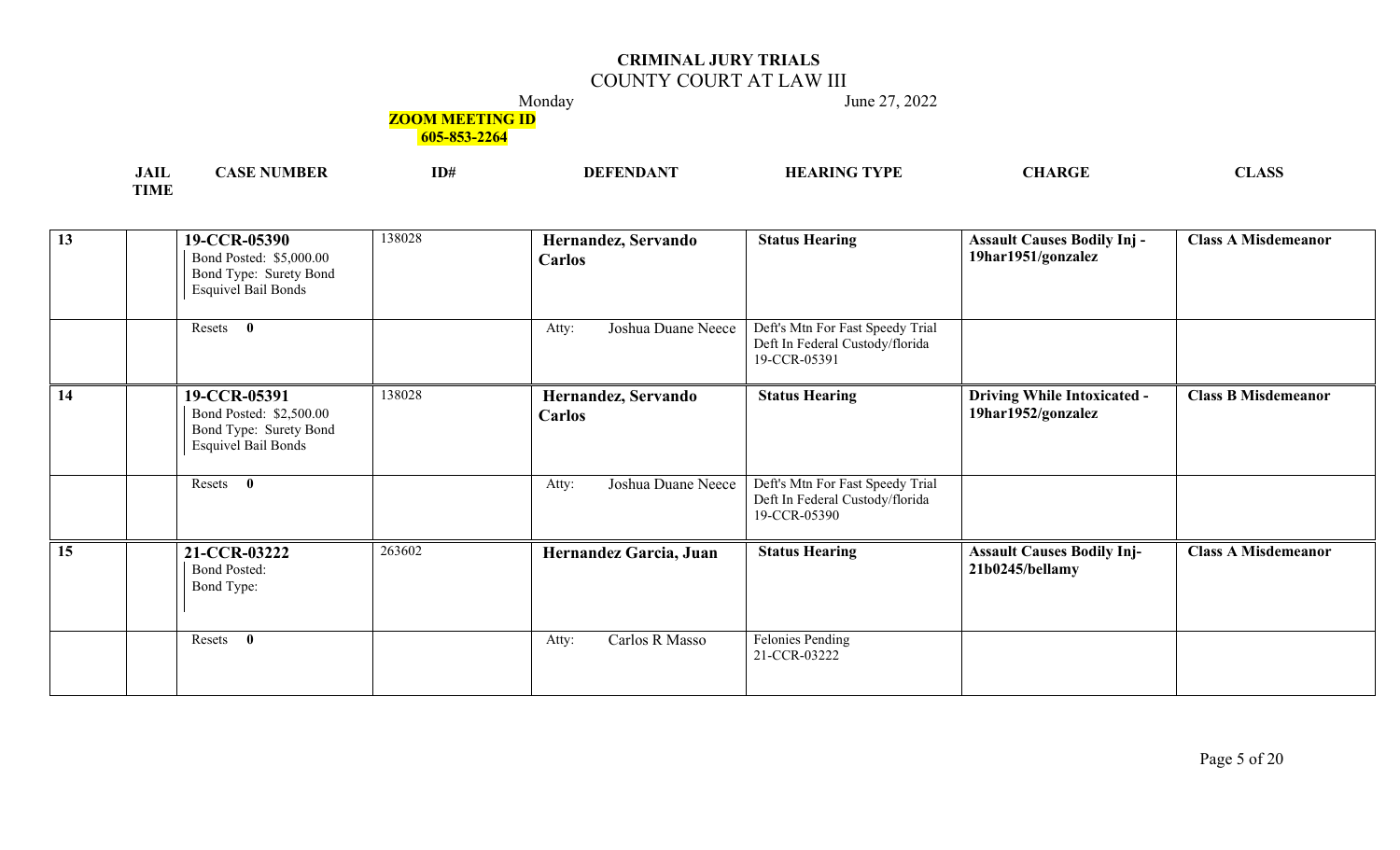## COUNTY COURT AT LAW III

Monday June 27, 2022

### **ZOOM MEETING ID**

| , 111         | ID# | 'VDE | <b>***</b><br>$\rightarrow$ ADC <sup>-</sup> | $\sim$ |
|---------------|-----|------|----------------------------------------------|--------|
| <b>THE CH</b> |     |      |                                              |        |

| 16        | 21-CCR-02075<br>Bond Posted: \$2,000.00<br>Bond Type: Personal Bond<br>Jimenez, Juan       | 204230 | Jimenez, Juan                   | <b>Status Hearing</b>                           | <b>Assault Causes Bodily Injury</b><br>Family Violence-20har2263-a.<br><b>Saenz</b> | <b>Class A Misdemeanor</b> |
|-----------|--------------------------------------------------------------------------------------------|--------|---------------------------------|-------------------------------------------------|-------------------------------------------------------------------------------------|----------------------------|
|           | Resets 0                                                                                   |        | Rene J Burnias<br>Atty:         | Def Is To Contact Pre-trial.<br>Letter To Court |                                                                                     |                            |
| 17        | 21-CCR-02008<br><b>Bond Posted:</b><br>Bond Type:                                          | 283022 | Jimenez, Miguel Angel           | <b>Status Hearing</b>                           | <b>Accident Involving Damage</b><br>To Vehicle>=\$200 - 21-<br>0167/daniels         | <b>Class B Misdemeanor</b> |
|           | Resets 0                                                                                   |        | Rene Gomez<br>Atty:             | Possible Plea                                   |                                                                                     |                            |
| <b>18</b> | 21-CCR-02148<br>Bond Posted: \$2,500.00<br>Bond Type: Surety Bond<br>Laly's Bail Bonds Too | 282149 | Johnson, Delfordd Lloyd,<br>Jr. | <b>Status Hearing</b>                           | <b>Assault Causes Bodily Injury</b><br><b>Family Violence-</b><br>$21xmg140$ /limas | <b>Class A Misdemeanor</b> |
|           | Resets 0                                                                                   |        | Michael Gonzalez<br>Atty:       | Non Prosec to Be Filed                          |                                                                                     |                            |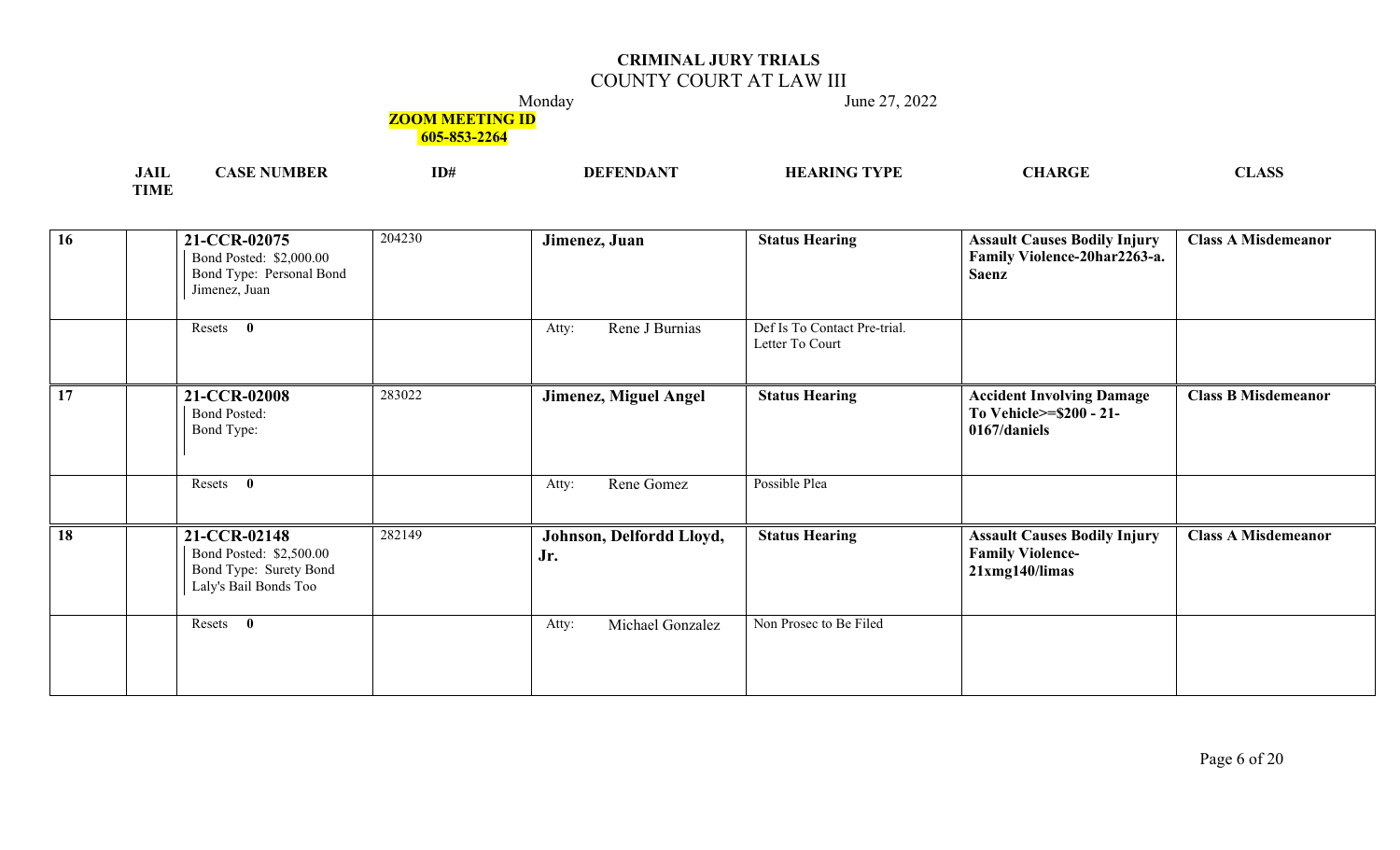## COUNTY COURT AT LAW III

Monday June 27, 2022

#### **ZOOM MEETING ID**

| .<br>JALL      | ID# | IIH | TVDL<br>$\rightarrow$ A DIP<br>м<br>п | I D C L | ∩ מ<br>へいし |
|----------------|-----|-----|---------------------------------------|---------|------------|
| TIME<br>LIVLE: |     |     |                                       |         |            |

| 19 | 16-CCR-01017<br>Bond Posted: \$2,000.00<br>Bond Type: Attorney Bond<br>Atty Bond Alejandro Domingue                      | 271003 | Lerma, Daniel Hinojosa                           | <b>Status Hearing</b>                                                           | Theft Of Serv >=\$500<\$1,500-<br><b>Unarrested</b>            | <b>Class A Misdemeanor</b> |
|----|--------------------------------------------------------------------------------------------------------------------------|--------|--------------------------------------------------|---------------------------------------------------------------------------------|----------------------------------------------------------------|----------------------------|
|    | Resets 0                                                                                                                 |        | Alejandro Dominguez Restitution Pending<br>Atty: |                                                                                 |                                                                |                            |
| 20 | 21-CCR-00743<br>Bond Posted: \$2,500.00; \$1,500<br>Bond Type: Personal Bond; Per<br>P.r. Bond<br>Pr Bond A/p J/gonzales | 280959 | Lopez, Alejandro, Jr.                            | <b>Status Hearing</b>                                                           | <b>Driving While Intoxicated-</b><br>$2020$ xmg $1351$ /garcia | <b>Class B Misdemeanor</b> |
|    | Resets 0                                                                                                                 |        | Robert Davis, Jr.<br>Atty:                       | Reset From 5/18<br>Pending Ptd Contact                                          |                                                                |                            |
| 21 | 17-CCR-04191<br>Bond Posted: \$3,000.00<br>Bond Type: Surety Bond<br>Bada Bing Bail Bonds (banker's                      |        | Lopez-alvarez, Rafael                            | <b>Status Hearing</b>                                                           | <b>Duty On Striking Unattended</b><br>Vehicle-17b2316/lerma    | <b>Class B Misdemeanor</b> |
|    | Resets<br>$\bf{0}$                                                                                                       |        | Javier Aguirre<br>Atty:                          | Possible Dismissal Upon<br><b>Confirmation Of Restitution</b><br>2020-CCL-00324 |                                                                |                            |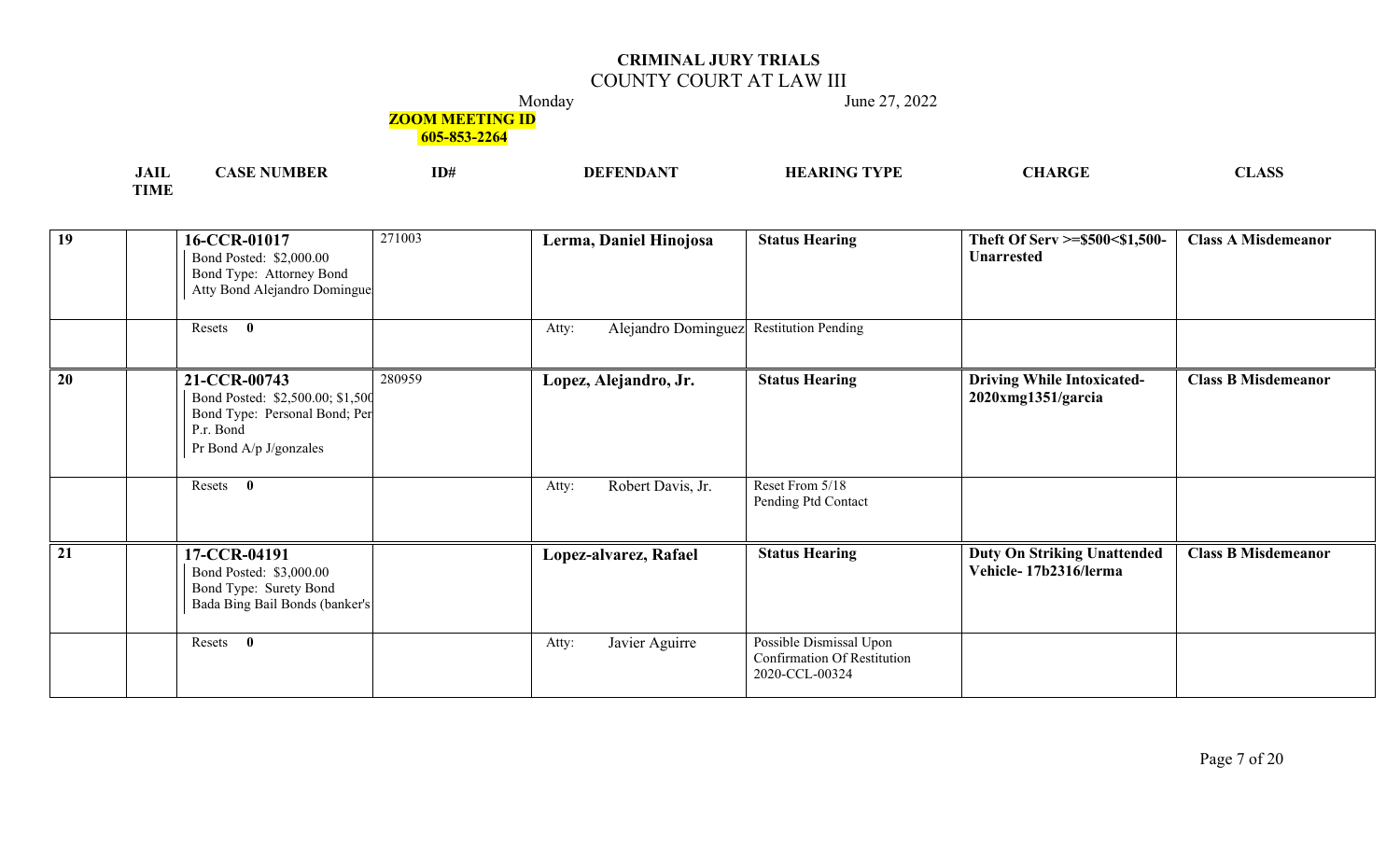## COUNTY COURT AT LAW III

Monday June 27, 2022

### **ZOOM MEETING ID**

| .<br>சுபட | 10 T | ID# | VDI<br>ப | <b>ATI</b><br>۰D) | $\sqrt{2}$ |
|-----------|------|-----|----------|-------------------|------------|
| TIME      |      |     |          |                   |            |

| $\overline{22}$ | 21-CCR-00444<br>Bond Posted: \$1,000.00<br>Bond Type: Personal Bond<br>Lucio, Juan Daniel      | Lucio, Juan Daniel        | <b>Status Hearing</b>                                                                                  | Poss Marij <2oz-<br>$20b1500/n$ unez                                 | <b>Class B Misdemeanor</b> |
|-----------------|------------------------------------------------------------------------------------------------|---------------------------|--------------------------------------------------------------------------------------------------------|----------------------------------------------------------------------|----------------------------|
|                 | Resets 0                                                                                       | Atty:                     | Edna Herrera Dinsdale Ptd Enrollment, reset From 5/18                                                  |                                                                      |                            |
| 23              | 21-CCR-01195<br>Bond Posted: \$2,000.00<br>Bond Type: Surety Bond<br>Pronto Bail Bonds         | Macias, Eduardo           | <b>Status Hearing</b>                                                                                  | <b>Driving While Intoxicated Bac</b><br>$\ge$ = 0.15-21-0003/daniels | <b>Class A Misdemeanor</b> |
|                 | Resets 0                                                                                       | Atty:                     | Rubio Ovidio Salinas, JPtd Enrollment, reset From 5/18                                                 |                                                                      |                            |
| 24              | 21-CCR-00036<br>Bond Posted: \$1,500.00<br>Bond Type: Personal Bond<br>Maldonado, Merairy Ilyn | Maldonado, Merairy Ilyn   | <b>Status Hearing</b>                                                                                  | Poss Marij <2oz-<br>20b1813/bellamy                                  | <b>Class B Misdemeanor</b> |
|                 | Resets 0                                                                                       | Michael Gonzalez<br>Atty: | To Pay Restitution,<br>state Will Dismiss<br>21-CCR-00036; 21-CCR-00036;<br>21-CCR-01439; 21-CCR-03186 |                                                                      |                            |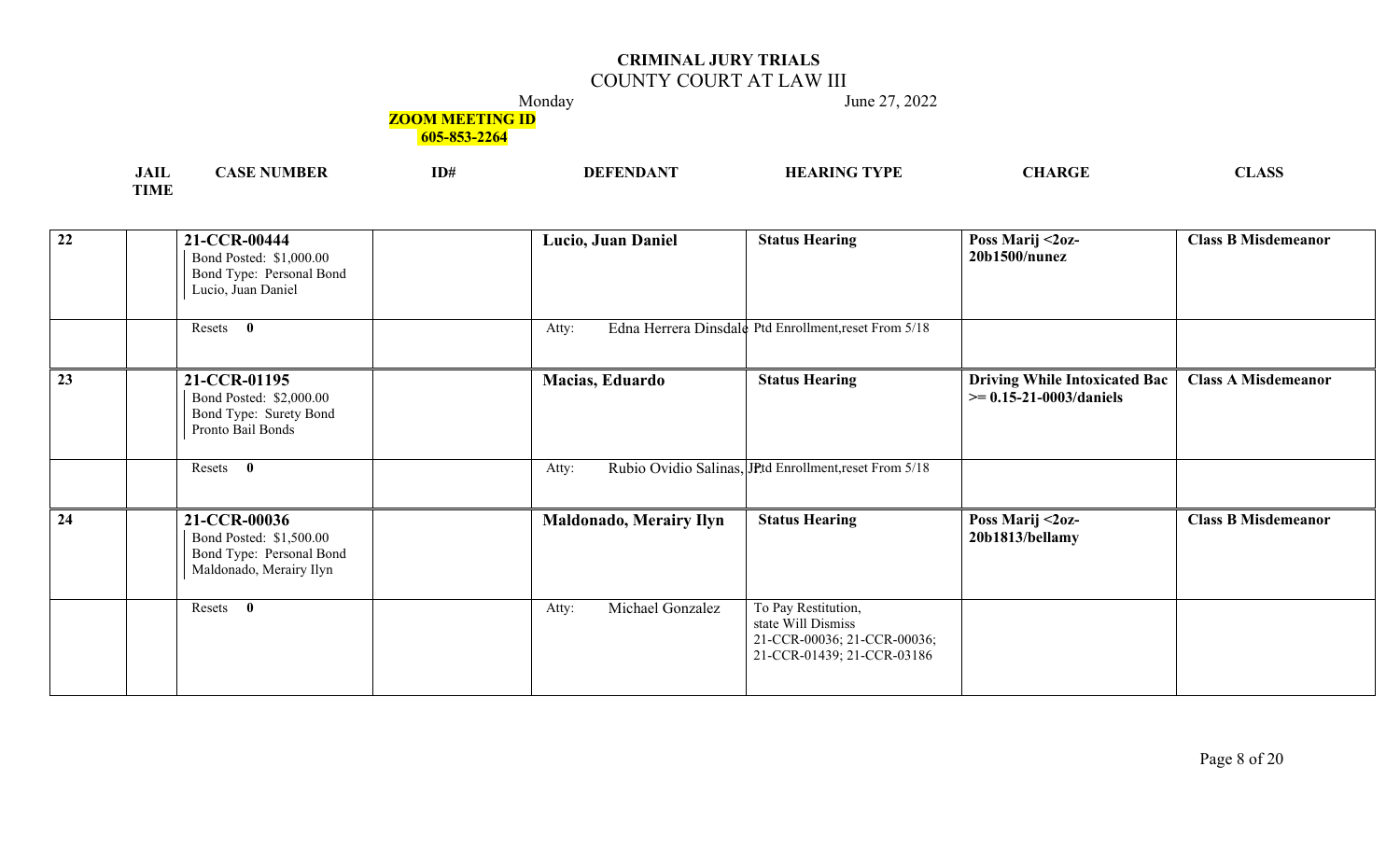## COUNTY COURT AT LAW III

Monday June 27, 2022

#### **ZOOM MEETING ID**

| <b>JAIL</b> | <b>NUMBER</b><br><b>АЛ.</b> | ID# | DEE | <b>TYPE</b><br>ARINC | $\sim$ tt<br>ARGE | $\triangle$ $\triangle$ $\triangle$<br>LASS.<br>$\sim$ $\sim$ $\sim$ $\sim$ |
|-------------|-----------------------------|-----|-----|----------------------|-------------------|-----------------------------------------------------------------------------|
| <b>TIME</b> |                             |     |     |                      |                   |                                                                             |

| $\overline{25}$ | 21-CCR-01439<br>Bond Posted: \$1,000.00; \$1,000<br>Bond Type: Surety Bond; Suret<br>Maldonado, Merairy Ilyn<br>Maldonado, Merairy Ilyn |        | <b>Maldonado, Merairy Ilyn</b> | <b>Status Hearing</b>                                                                    | <b>Criminal Trespass-20-b-3234</b><br><b>Bobby Lerma; Criminal</b><br>Mischief >=\$100<\$750-<br>20b3235 \lerma | <b>Class B Misdemeanor;</b><br><b>Class B Misdemeanor</b> |
|-----------------|-----------------------------------------------------------------------------------------------------------------------------------------|--------|--------------------------------|------------------------------------------------------------------------------------------|-----------------------------------------------------------------------------------------------------------------|-----------------------------------------------------------|
|                 | Resets 0                                                                                                                                |        | Michael Gonzalez<br>Atty:      | To Pay Restitution,<br>state Will Dismiss<br>21-CCR-00036; 21-CCR-01439;<br>21-CCR-01439 |                                                                                                                 |                                                           |
| 26              | 21-CCR-03186<br>Bond Posted: \$1,000.00<br>Bond Type: Surety Bond<br>El Padrino Bail Bonds (universa                                    |        | <b>Maldonado, Merairy Ilyn</b> | <b>Status Hearing</b>                                                                    | <b>Duty On Striking Fixture/hwy</b><br>Landscape>=\$200-<br>20b2307/lerma                                       | <b>Class B Misdemeanor</b>                                |
|                 | Resets<br>$\mathbf{0}$                                                                                                                  |        | Michael Gonzalez<br>Atty:      | To Pay Restitution, state Will<br><b>Dismiss</b><br>21-CCR-00036; 21-CCR-01436           |                                                                                                                 |                                                           |
| $\overline{27}$ | 21-CCR-03734<br>Bond Posted: \$5,000.00<br>Bond Type: Personal Bond<br>Pr Bond A/p J/garcia                                             | 281340 | <b>Mendoza, Daniel Refugio</b> | <b>Status Hearing</b>                                                                    | <b>Driving While Intoxicated-</b><br>2020xmg02018/garcia                                                        | <b>Class B Misdemeanor</b>                                |
|                 | $\bf{0}$<br>Resets                                                                                                                      |        | Richard J.W. Nunez<br>Atty:    | Ptd Enrollment                                                                           |                                                                                                                 |                                                           |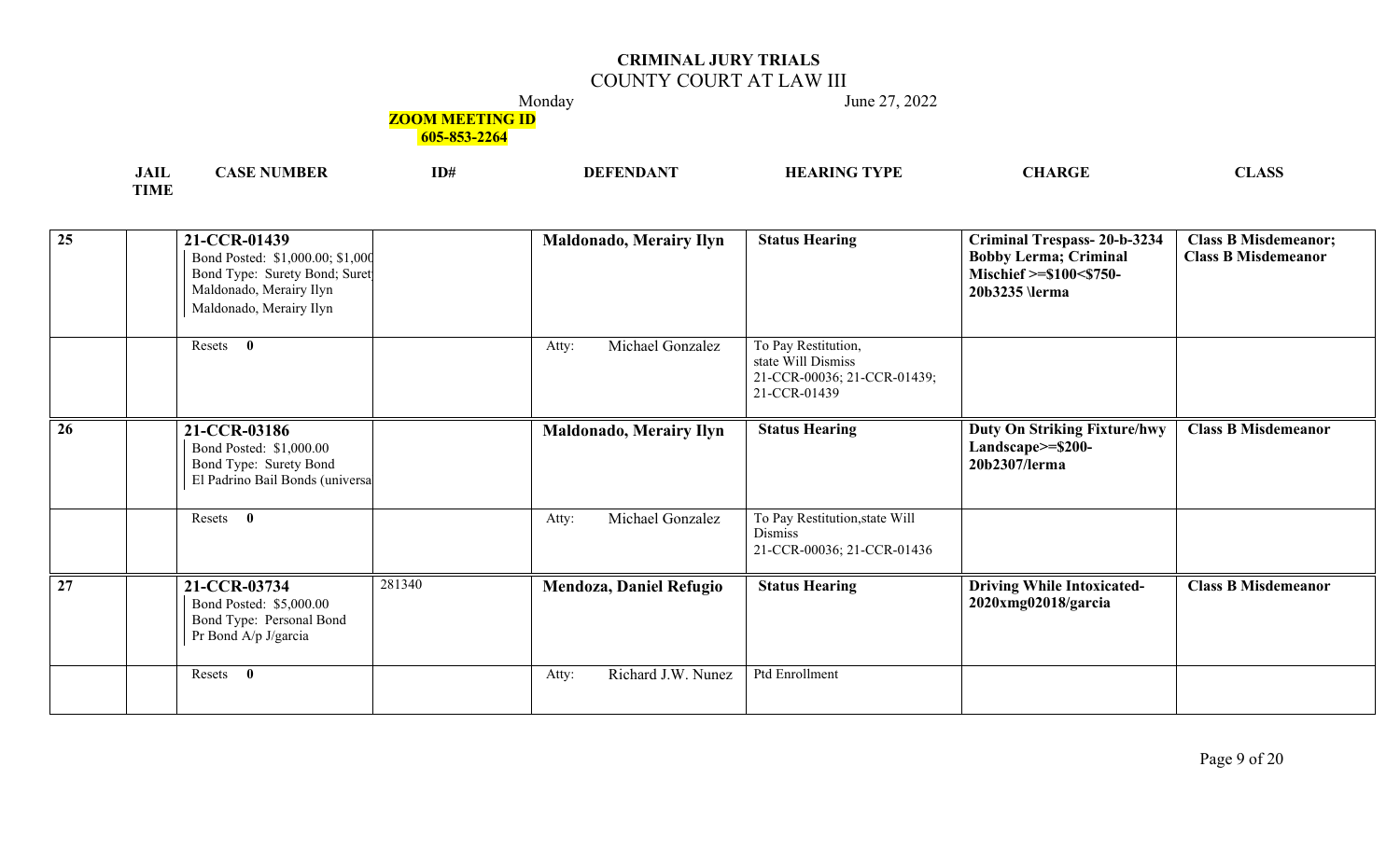## COUNTY COURT AT LAW III

Monday June 27, 2022

#### **ZOOM MEETING ID**

| .<br>JAIL   | ' NUMBER<br>ASF | ID# | NG TYPE<br><b>HEARIN</b> | CHARGE | $\triangle$ CC<br>$\sim$ $\sim$<br>11. LLJ L<br>the contract of the contract of the contract of the contract of the contract of |
|-------------|-----------------|-----|--------------------------|--------|---------------------------------------------------------------------------------------------------------------------------------|
| <b>TIME</b> |                 |     |                          |        |                                                                                                                                 |

| $\overline{28}$ | 21-CCR-03870<br>Bond Posted: \$2,000.00; \$2,000<br>Bond Type: Surety Bond; Suret<br>El Padrino Bail Bonds (universa<br>El Padrino Bail Bonds (universa<br>Resets<br>$\blacksquare$ | 282524 | Montellano, Adolfo<br>Fernando                 | <b>Status Hearing</b>                                        | <b>Assault Causes Bodily Injury</b><br><b>Family Violence-</b><br>21b0745/bellamy; Resist<br><b>Arrest Search Or Transport-</b><br>21b0744/bellamy | <b>Class A Misdemeanor;</b><br><b>Class A Misdemeanor</b> |
|-----------------|-------------------------------------------------------------------------------------------------------------------------------------------------------------------------------------|--------|------------------------------------------------|--------------------------------------------------------------|----------------------------------------------------------------------------------------------------------------------------------------------------|-----------------------------------------------------------|
| $\overline{29}$ | 21-CCR-00531<br>Bond Posted: \$1,500.00<br>Bond Type: Personal Bond<br>P.r; Bnd; A/p; J/limas                                                                                       | 243525 | Robert Davis, Jr.<br>Atty:<br>Moreno, Frank Jr | <b>Status Hearing</b>                                        | Poss Marij <2oz-<br>2020xmg01725/limas                                                                                                             | <b>Class B Misdemeanor</b>                                |
|                 | Resets 0                                                                                                                                                                            |        | Ernest J. Hernandez<br>Atty:                   | Ptd Enrollment,<br>reset From 5/18                           |                                                                                                                                                    |                                                           |
| 30              | 17-CCR-01425<br>Bond Posted: \$2,500.00<br>Bond Type: Surety Bond<br>Allegheny Casualty Co. D/b/a R                                                                                 |        | Moreno, Jesus S.                               | <b>Ptd Non-compliance Hearing</b>                            | <b>Driving While Intoxicated-</b><br>16har2578/saenz                                                                                               | <b>Class B Misdemeanor</b>                                |
|                 | Resets 0                                                                                                                                                                            |        | Atty:                                          | Pending Notice Of Appearance<br>, def To Pay Non-profit Org. |                                                                                                                                                    |                                                           |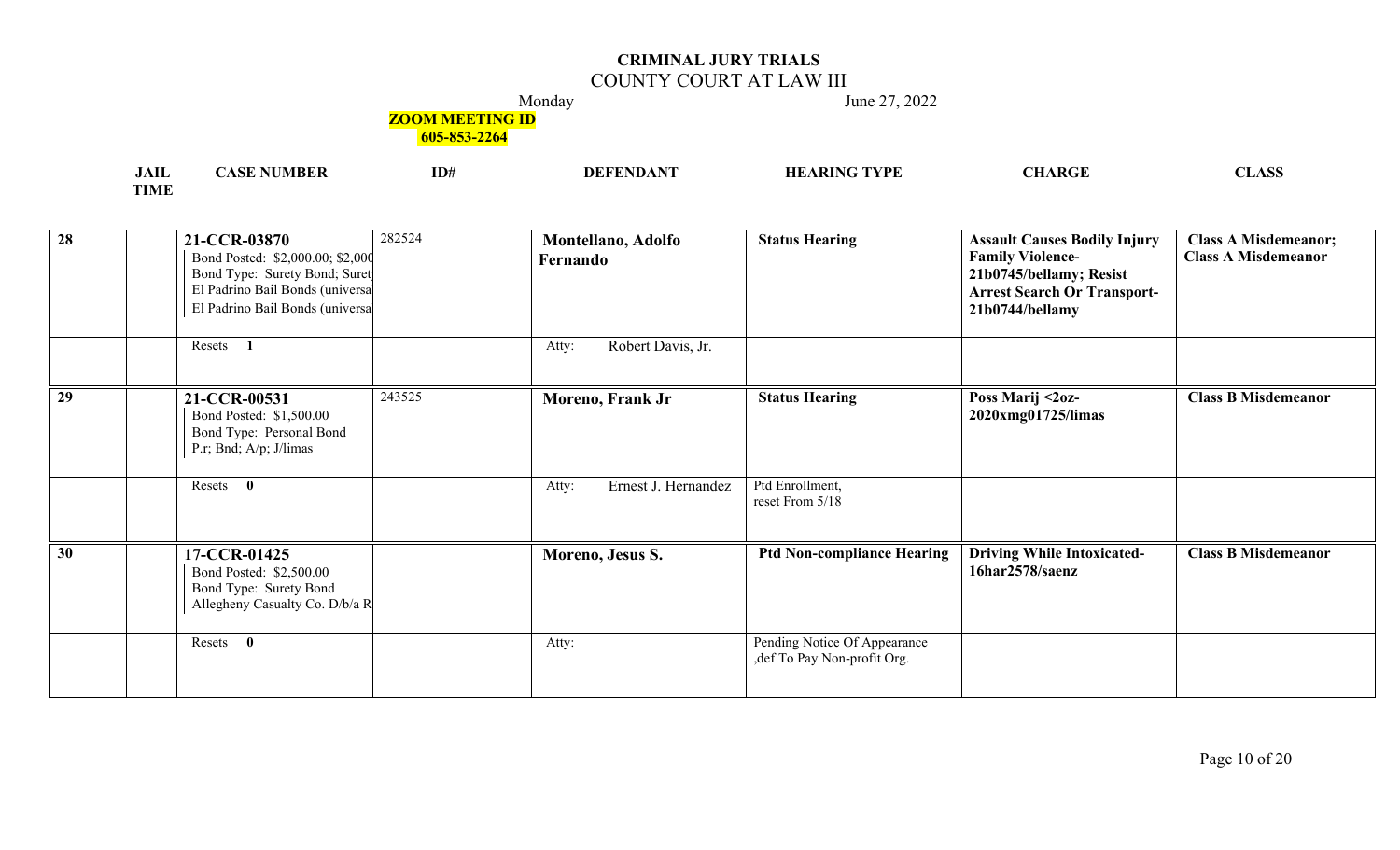## COUNTY COURT AT LAW III

Monday June 27, 2022

### **ZOOM MEETING ID**

| <b>JAIL</b> | .ASE *<br>™DLN | ID# | DE.<br>NDA | NG TYPE<br>HF<br>\RIN | CHARGE | $\triangle$ CC<br><i>טפעדי</i> די |
|-------------|----------------|-----|------------|-----------------------|--------|-----------------------------------|
| <b>TIME</b> |                |     |            |                       |        |                                   |

| $\overline{31}$ | 20-CCR-00584<br>Bond Posted: \$1,500.00<br>Bond Type: Surety Bond<br>Bada Bing Bail Bonds (banker's  | 279500 | <b>Nunez, Jose Luis</b>     | <b>Ptd Non-compliance Hearing</b>                     | <b>Driving While Intoxicated Bac</b><br>$\ge$ = 0.15 - 19b4475/flores                   | <b>Class A Misdemeanor</b> |
|-----------------|------------------------------------------------------------------------------------------------------|--------|-----------------------------|-------------------------------------------------------|-----------------------------------------------------------------------------------------|----------------------------|
|                 | Resets 0                                                                                             |        | Ray Rodriguez, Jr.<br>Atty: | To Receive Rec From State                             |                                                                                         |                            |
| 32              | 20-CCR-01943<br><b>Bond Posted:</b><br>Bond Type:                                                    |        | Parker, Clayton             | <b>Status Hearing</b>                                 | <b>Assault Causes Bodily Injury</b><br><b>Family Violence-a-0429-</b><br>19/cyganiewicz | <b>Class A Misdemeanor</b> |
|                 | $\mathbf{0}$<br>Resets                                                                               |        | Robert Davis, Jr.<br>Atty:  | Non-prosec To Be Filed<br>State was to Contact Victim |                                                                                         |                            |
| $\overline{33}$ | 20-CCR-03122<br>Bond Posted: \$2,000.00<br>Bond Type: Surety Bond<br>El Padrino Bail Bonds (universa |        | Perales, Cynthia            | <b>Status Hearing</b>                                 | <b>Driving While Intoxicated-20-</b><br>0118/gene Daniels                               | <b>Class B Misdemeanor</b> |
|                 | Resets 1                                                                                             |        | Victor Ramirez<br>Atty:     | Ptd Enrollment Reset From 5/18                        |                                                                                         |                            |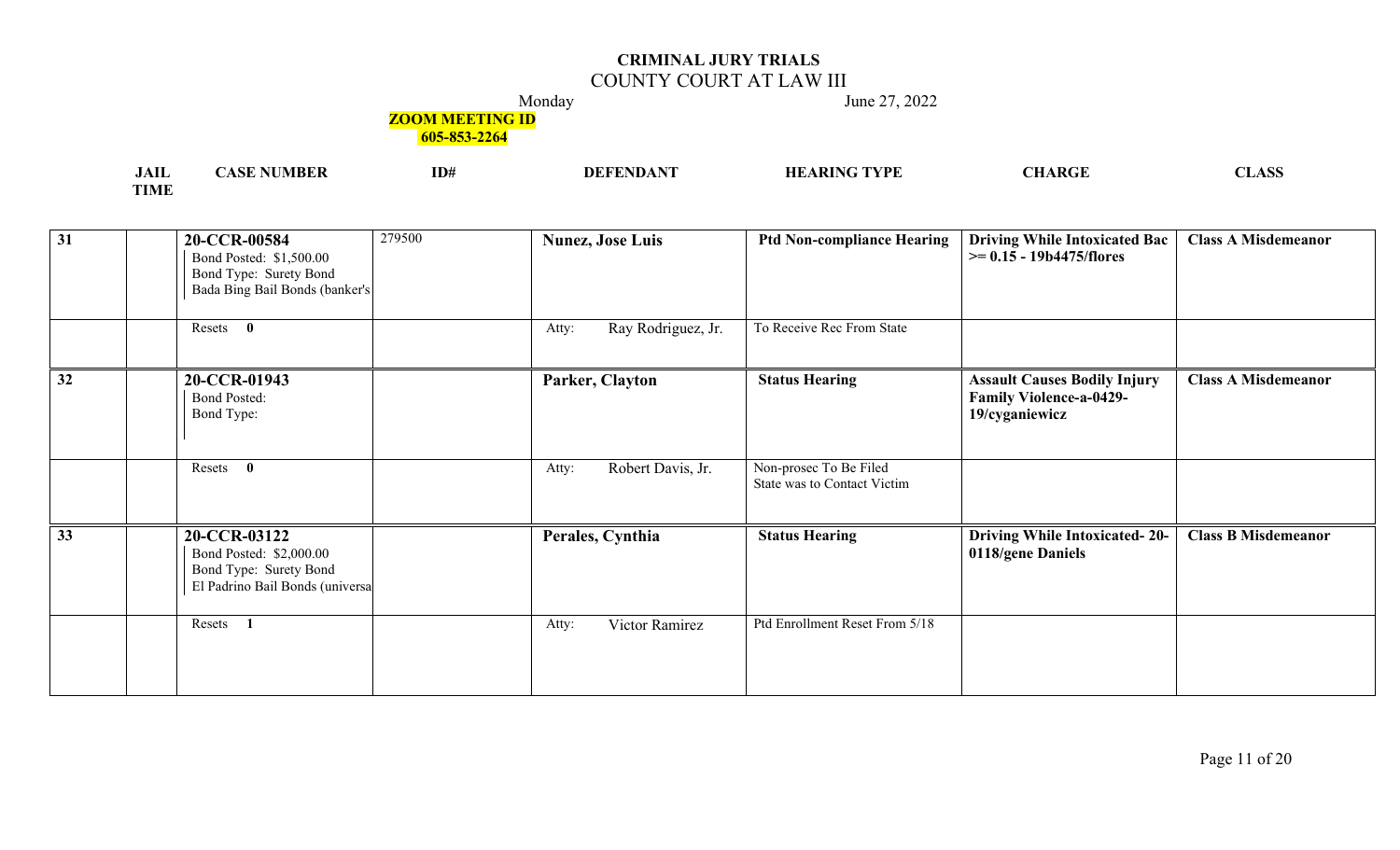## COUNTY COURT AT LAW III

Monday June 27, 2022

### **ZOOM MEETING ID**

| <b>JAIL</b> | <b>NUMBER</b> | ID# | DЕ<br>NIJA | ; TYPE<br>$\triangle$ ARIN $\subset$<br>HF | <b>CHARGE</b> | $\triangle$ CC<br>n.<br>ℒℷℷℷ |
|-------------|---------------|-----|------------|--------------------------------------------|---------------|------------------------------|
| <b>TIME</b> |               |     |            |                                            |               |                              |

| $\overline{34}$ | 21-CCR-01230<br>Bond Posted: \$3,500.00<br>Bond Type: Surety Bond<br>El Padrino Bail Bonds (universa | 279170 | Perez, Joel                   | <b>Status Hearing</b>                   | <b>Driving While Intoxicated-</b><br>2021xmg0035/limas      | <b>Class B Misdemeanor</b> |
|-----------------|------------------------------------------------------------------------------------------------------|--------|-------------------------------|-----------------------------------------|-------------------------------------------------------------|----------------------------|
|                 | Resets 0                                                                                             |        | Jonathan D. Gracia<br>Atty:   |                                         |                                                             |                            |
| 35              | 21-CCR-02921<br>Bond Posted: \$5,000.00<br>Bond Type: Personal Bond<br>Ramirez, Benito Kiloo         |        | Ramirez, Benito Kiloo         | <b>Status Hearing</b>                   | <b>Driving While Intoxicated-</b><br>20b3506/diez           | <b>Class B Misdemeanor</b> |
|                 | Resets 0                                                                                             |        | Ancelmo Naranjo, Jr.<br>Atty: | O/c In Person<br>-deft Was Contact Atty |                                                             |                            |
| $\overline{36}$ | 21-CCR-00752<br>Bond Posted: \$2,500.00<br>Bond Type: Personal Bond<br>Pr Bnd J/garcia               | 281371 | <b>Ramirez, Jose Angel</b>    | <b>Pre-trial Hearing</b>                | <b>Driving While Intoxicated-</b><br>2020xmg02060-e. Garcia | <b>Class B Misdemeanor</b> |
|                 | Resets 2                                                                                             |        | Juan Tijerina<br>Atty:        | Ptd Enrollment Reset 4/13 & 5/18        |                                                             |                            |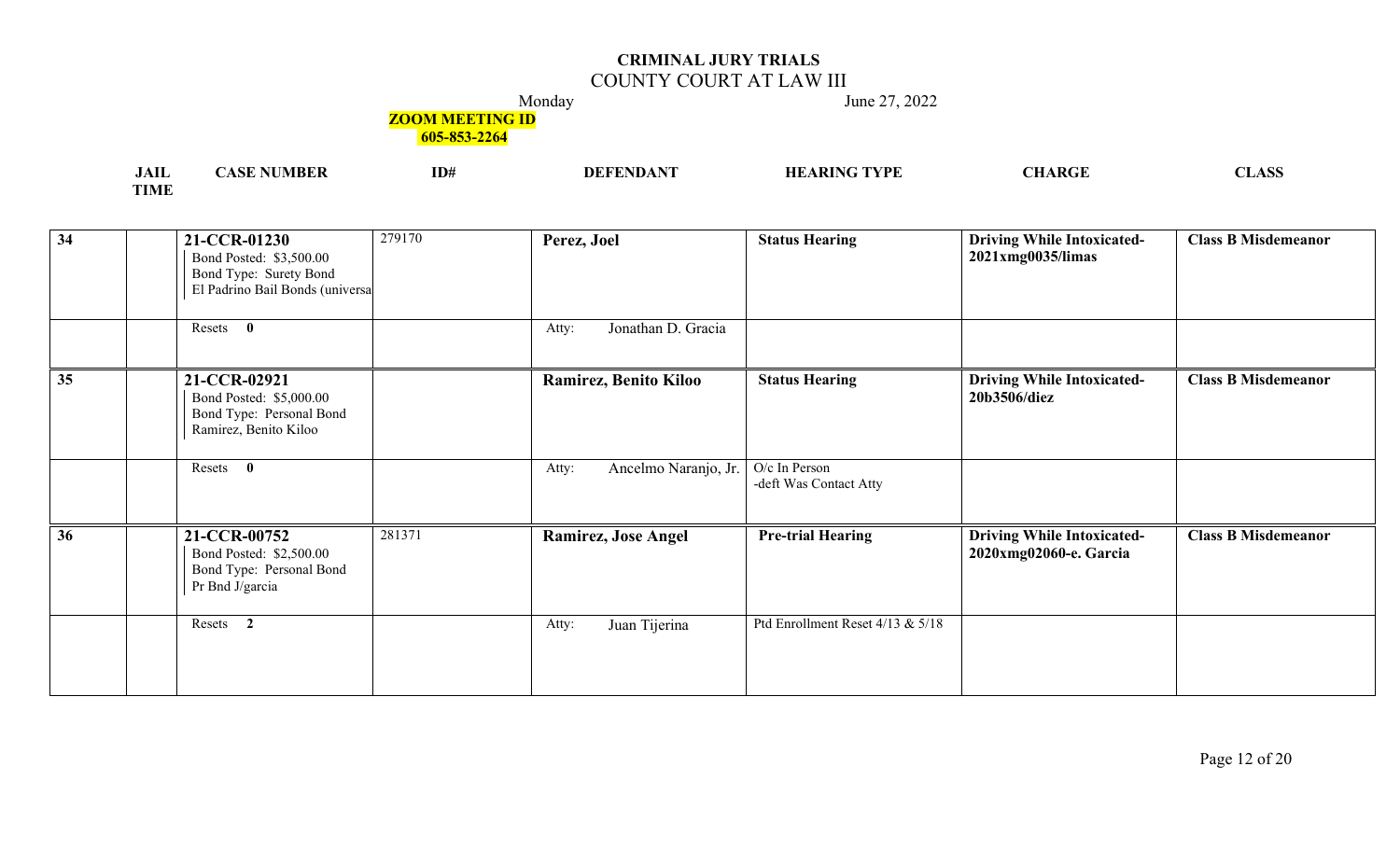## COUNTY COURT AT LAW III

Monday June 27, 2022

### **ZOOM MEETING ID**

| , 11 1                | ID# | 'VDE | <b>ATT</b><br>$\rightarrow$ ADC <sup>-</sup> | $\mathbf{C}$ |
|-----------------------|-----|------|----------------------------------------------|--------------|
| <b>TOTA AT</b><br>пун |     |      |                                              |              |

| $\overline{37}$ | 18-CCR-00834<br>Bond Posted: \$3,000.00<br>Bond Type: Attorney Bond<br>Rodriguez, Ray, Jr.           | 141072 | <b>Ramirez, Jose Guadalupe</b>       | <b>Status Hearing</b>                               | <b>Driving While Intoxicated-</b><br>17har2163/saenz                        | <b>Class B Misdemeanor</b> |
|-----------------|------------------------------------------------------------------------------------------------------|--------|--------------------------------------|-----------------------------------------------------|-----------------------------------------------------------------------------|----------------------------|
|                 | Resets 0                                                                                             |        | Ray Rodriguez, Jr.<br>Atty:          | 5th Reset                                           |                                                                             |                            |
| 38              | 21-CCR-03981<br>Bond Posted: \$4,000.00<br>Bond Type: Surety Bond<br>Bad Boyz Bail Bonds Ii          | 272375 | Ramos, Isaiah Carlos                 | Plea                                                | Theft Prop >=\$750<\$2,500-<br>2021xmg1158/f.limas                          | <b>Class A Misdemeanor</b> |
|                 | Resets 0                                                                                             |        | Abel Delgadillo<br>Atty:             | Reset From 6/22                                     |                                                                             |                            |
| 39              | 21-CCR-02884<br>Bond Posted: \$5,000.00<br>Bond Type: Surety Bond<br>El Padrino Bail Bonds (universa | 249547 | <b>Ramos Lopez, Manuel</b><br>Felipe | <b>Status Hearing</b>                               | <b>Assault Causes Bodily Injury</b><br>Family Violence-2100240c-d.<br>Garza | <b>Class A Misdemeanor</b> |
|                 | Resets 0                                                                                             |        | Victor Ramirez<br>Atty:              | Def Prev Failed To Appear<br>Pending Ptd Enrollment |                                                                             |                            |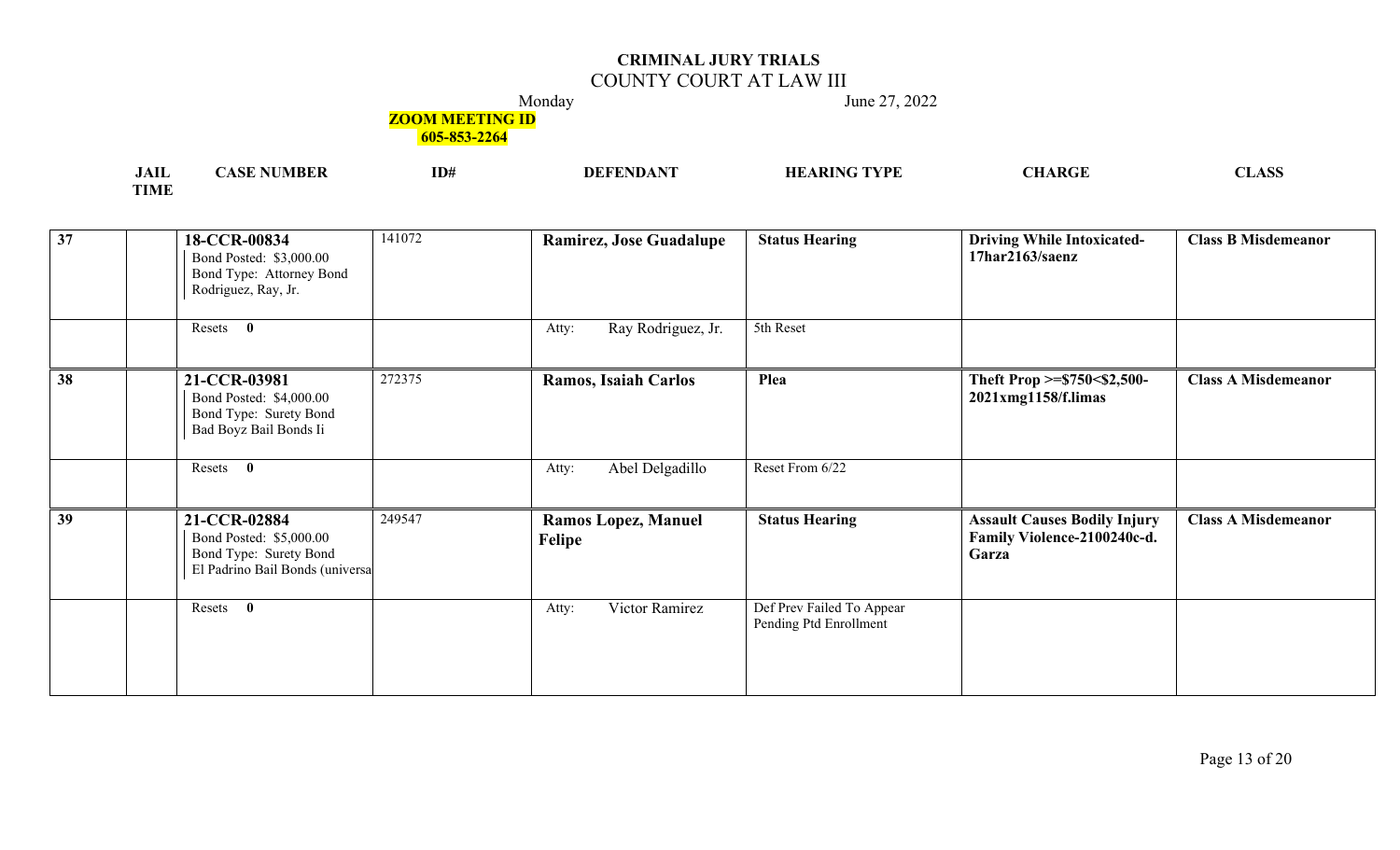## COUNTY COURT AT LAW III

Monday June 27, 2022

#### **ZOOM MEETING ID**

| $\mathbf{A}$<br>JAIL | MBER<br>$\Delta$ | ID# | <b>TYPE</b><br>A DINT<br>HF | CHARGE | ACC<br>$\sim$ $\blacksquare$<br>$      -$ |
|----------------------|------------------|-----|-----------------------------|--------|-------------------------------------------|
| <b>TIME</b>          |                  |     |                             |        |                                           |

| 40              | 18-CCR-02098<br>Bond Posted: \$2,000.00<br>Bond Type: Personal Bond<br>Rivera, Lorena                                                         | 280355 | Rivera, Lorena               | <b>Status Hearing</b>           | <b>Driving While Intoxicated-</b><br>18b0001/garcia                             | <b>Class B Misdemeanor</b>                                |
|-----------------|-----------------------------------------------------------------------------------------------------------------------------------------------|--------|------------------------------|---------------------------------|---------------------------------------------------------------------------------|-----------------------------------------------------------|
|                 | Resets 0                                                                                                                                      |        | Alejandro Dominguez<br>Atty: | 20-CCR-02099                    |                                                                                 |                                                           |
| 41              | 20-CCR-02099<br>Bond Posted: \$2,000.00<br>Bond Type: Surety Bond<br><b>Bad Boyz Bail Bonds</b>                                               | 280355 | Rivera, Lorena               | <b>Status Hearing</b>           | <b>Driving While Intoxicated-</b><br>2020xmg545/limas                           | <b>Class B Misdemeanor</b>                                |
|                 | Resets 0                                                                                                                                      |        | Alejandro Dominguez<br>Atty: | Ptd Enrollment<br>18-CCR-02098  |                                                                                 |                                                           |
| $\overline{42}$ | 21-CCR-00710<br>Bond Posted: \$1,500.00; \$2,000<br>Bond Type: Surety Bond; Suret<br><b>Esquivel Bail Bonds</b><br><b>Esquivel Bail Bonds</b> |        | Rivera, Rosslynn N           | <b>Status Hearing</b>           | Poss Marij < 20z - 20-<br>0243/daniels; Poss Cs Pg 3 <<br>28g - 20-0244/daniels | <b>Class B Misdemeanor;</b><br><b>Class A Misdemeanor</b> |
|                 | Resets 0                                                                                                                                      |        | Sonia Herrera<br>Atty:       | Ptd Enrollment, reset From 5/18 |                                                                                 |                                                           |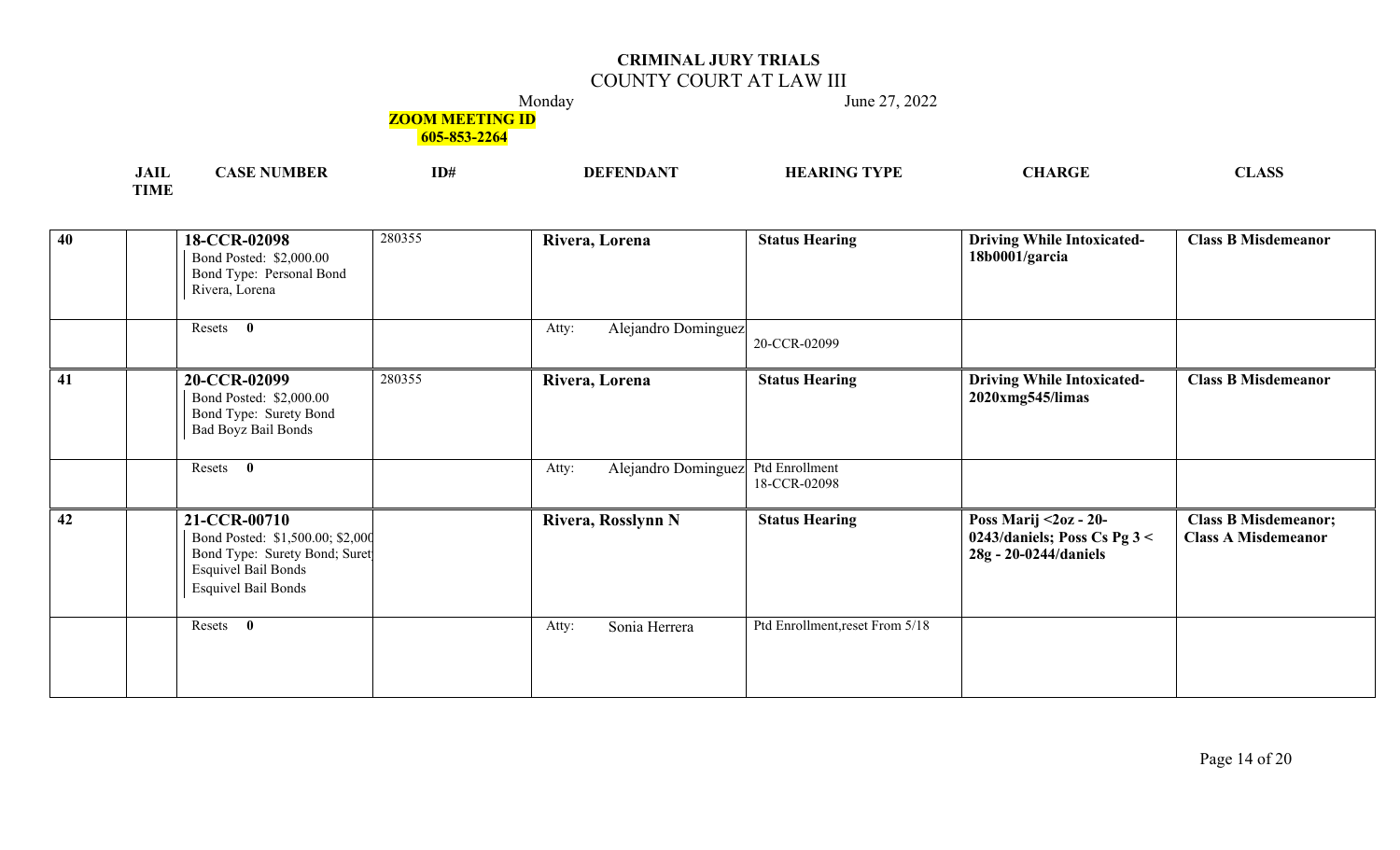## COUNTY COURT AT LAW III

Monday June 27, 2022

### **ZOOM MEETING ID**

| $\mathbf{A}$<br>JAIL | MBER<br>АSІ | ID# | -DET | ARING TYPE | CHARGE | $\triangle$ CC<br>nt.<br>the contract of the contract of the contract of the contract of the contract of |
|----------------------|-------------|-----|------|------------|--------|----------------------------------------------------------------------------------------------------------|
| <b>TIME</b>          |             |     |      |            |        |                                                                                                          |

| 43 | 21-CCR-02132<br>Bond Posted: \$4,000.00<br>Bond Type: Surety Bond<br><b>Esquivel Bail Bonds</b>  | 281219 | Rocha, Yesenia           | <b>Status Hearing</b>           | <b>Assault Causes Bodily Injury</b><br><b>Family Violence-</b><br>2020xmg2755/f.limas | <b>Class A Misdemeanor</b> |
|----|--------------------------------------------------------------------------------------------------|--------|--------------------------|---------------------------------|---------------------------------------------------------------------------------------|----------------------------|
|    | Resets 0                                                                                         |        | Julianna A Sosa<br>Atty: | Ptd Enrollment, reset Form 5/18 |                                                                                       |                            |
| 44 | 21-CCR-01931<br>Bond Posted: \$2,500.00<br>Bond Type: Surety Bond<br><b>Esquivel Bail Bonds</b>  | 203235 | <b>Rodriguez, Randy</b>  | <b>Status Hearing</b>           | <b>Assault Causes Bodily Inj-21-</b><br>00023c/yudesis                                | <b>Class A Misdemeanor</b> |
|    | Resets 0                                                                                         |        | Eddie Lucio<br>Atty:     |                                 |                                                                                       |                            |
| 45 | 21-CCR-02243<br>Bond Posted: \$2,500.00<br>Bond Type: Surety Bond<br>Premier Bonding & Insurance | 239636 | Rodriguez, Yoanely       | <b>Status Hearing</b>           | <b>Driving While Intoxicated Bac</b><br>$\ge$ = 0.15-20b3768/flores                   | <b>Class A Misdemeanor</b> |
|    | $\mathbf{0}$<br>Resets                                                                           |        | Carlos R Masso<br>Atty:  | Ptd Enrollment, reset From 5/18 |                                                                                       |                            |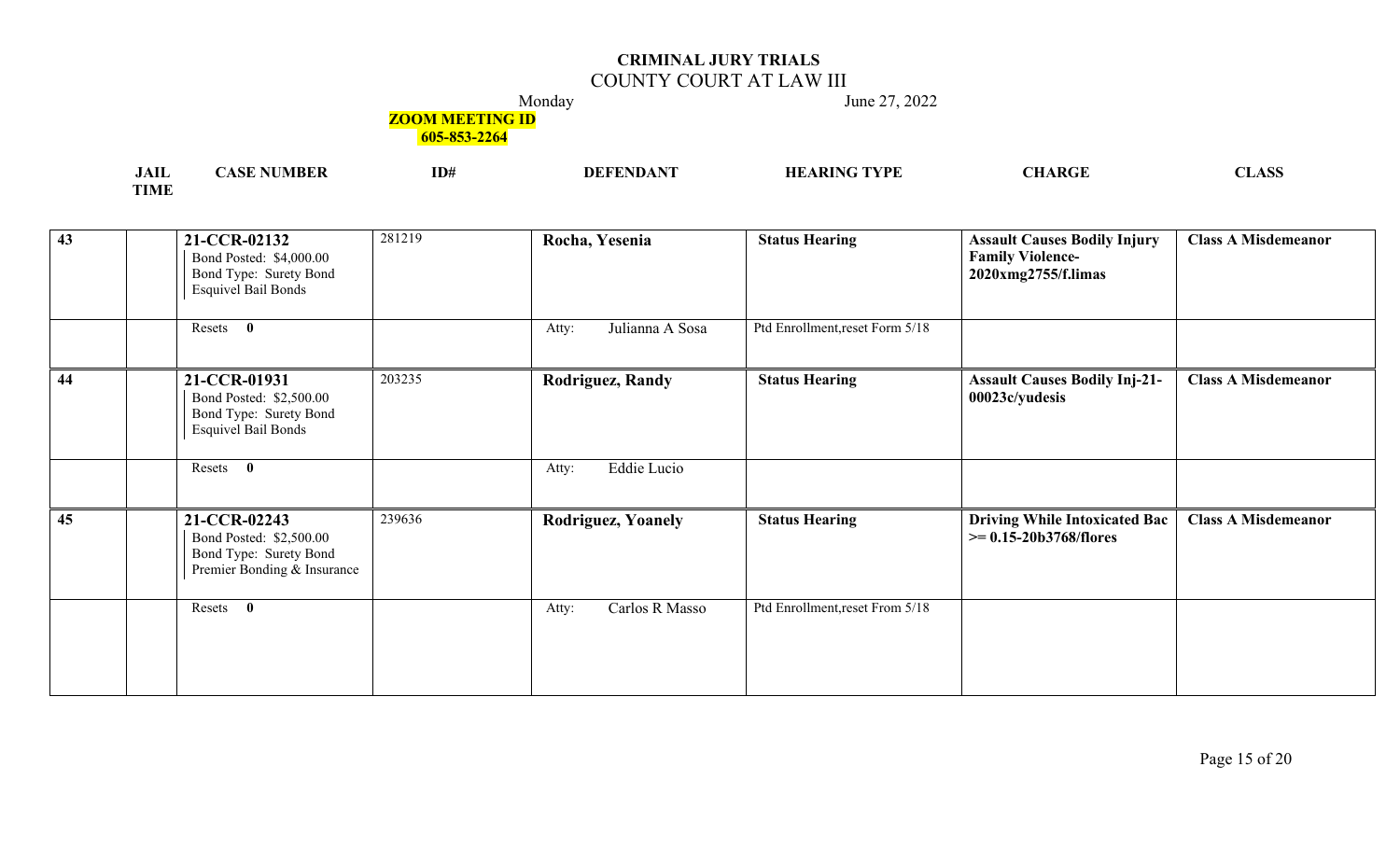## COUNTY COURT AT LAW III

Monday June 27, 2022

#### **ZOOM MEETING ID**

| .<br>JAIL   | UMBEI<br>ASE | ID# | DE | <b>TYPE</b><br>\ DINT<br>HF<br>٦R | <b>CHARGE</b> | $\triangle$ CC<br>NТ<br>the contract of the contract of the contract of the contract of the contract of the contract of the contract of |
|-------------|--------------|-----|----|-----------------------------------|---------------|-----------------------------------------------------------------------------------------------------------------------------------------|
| <b>TIME</b> |              |     |    |                                   |               |                                                                                                                                         |

| $\overline{46}$ | 250311<br>18-CCR-02005<br>Bond Posted: \$3,000.00<br>Bond Type: Surety Bond<br>Ro-que Bail Bonds (allegheny C                                 | Rojas, Rolando               | <b>Status Hearing</b>                               | <b>Driving While Intoxicated Bac</b><br>$\geq$ 0.15-18har99/gonzalez | <b>Class A Misdemeanor</b> |
|-----------------|-----------------------------------------------------------------------------------------------------------------------------------------------|------------------------------|-----------------------------------------------------|----------------------------------------------------------------------|----------------------------|
|                 | Resets 0                                                                                                                                      | Ray Rodriguez, Jr.<br>Atty:  |                                                     |                                                                      |                            |
| $\overline{47}$ | 284565<br>20-CCR-01839<br>Bond Posted: \$1,500.00; \$2,500<br>Bond Type: Personal Bond; Sur<br>Ruiz, Ivory<br>El Padrino Bail Bonds (universa | <b>Ruiz, Ivory</b>           | <b>Status Hearing</b>                               | Theft Prop >=\$100<\$750-<br>20har52/saenz                           | <b>Class B Misdemeanor</b> |
|                 | Resets 0                                                                                                                                      | Ernest J. Hernandez<br>Atty: |                                                     |                                                                      |                            |
| 48              | 21-CCR-02206<br>Bond Posted: \$2,000.00<br>Bond Type: Surety Bond<br>El Padrino Bail Bonds (universa                                          | Salgado, Lino G              | <b>Status Hearing</b>                               | <b>Driving While Intoxicated-21-</b><br>0039/gene Daniels            | <b>Class B Misdemeanor</b> |
|                 | $\bf{0}$<br>Resets                                                                                                                            | Atty:                        | Benjamin Adam Neece Ptd Enrollment, reset From 5/18 |                                                                      |                            |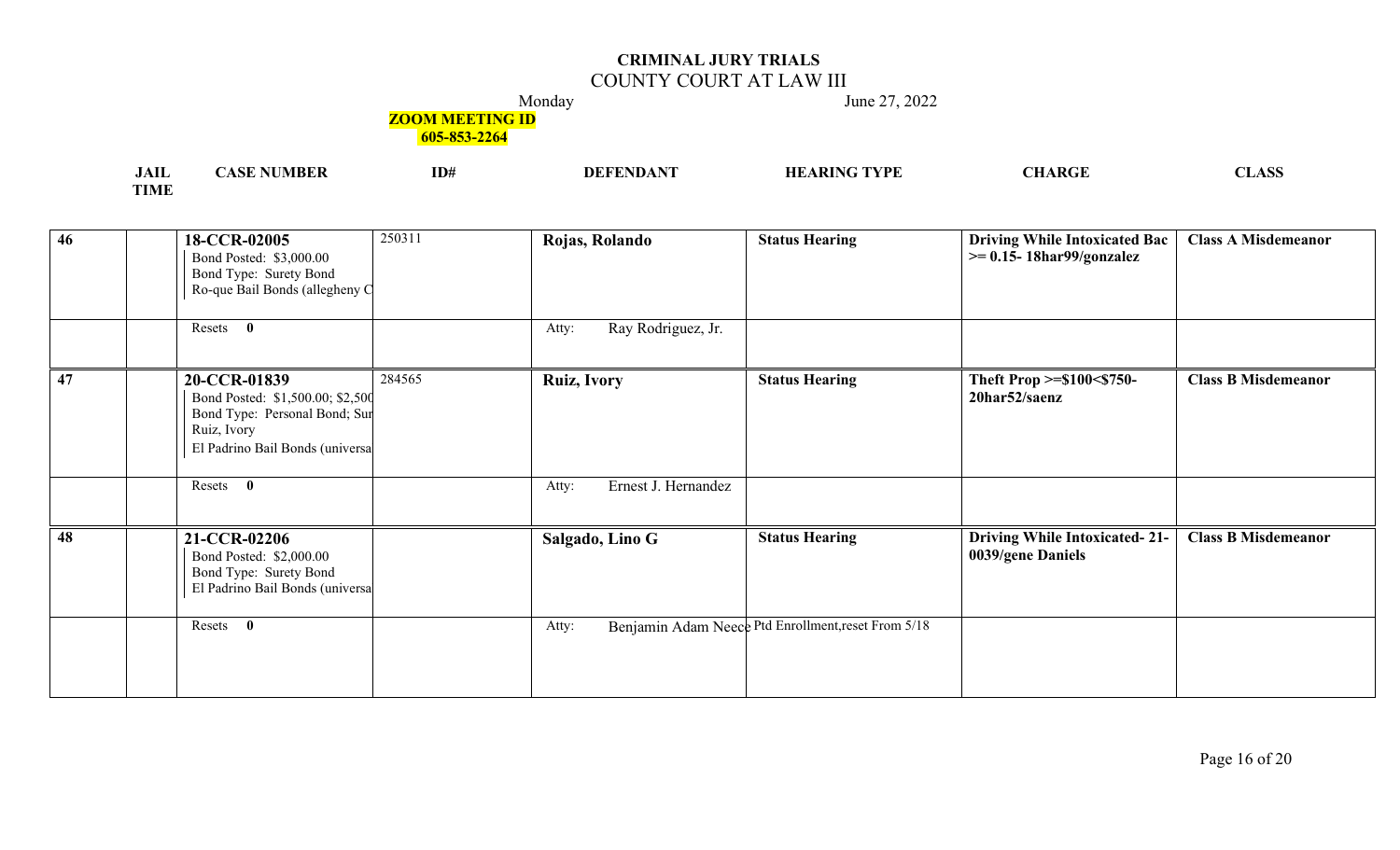## COUNTY COURT AT LAW III

Monday June 27, 2022

### **ZOOM MEETING ID**

| <b>JAIL</b> | <b>NUMBER</b><br>'ASF | ID# | DEE | HЕ<br>$\mathbf{T}$ $\mathbf{V}$ $\mathbf{P}$ $\mathbf{E}$<br>$\blacksquare$ | ARGI | A CC<br>LADJ |
|-------------|-----------------------|-----|-----|-----------------------------------------------------------------------------|------|--------------|
| <b>TIME</b> |                       |     |     |                                                                             |      |              |

| 49              | 21-CCR-04334<br><b>Bond Posted:</b><br>Bond Type:                                                        | Sanchez, Pedro               | <b>Status Hearing</b>  | <b>Driving While Intoxicated Bac</b><br>$\geq$ 0.15-2021laf00249/salas | <b>Class A Misdemeanor</b> |
|-----------------|----------------------------------------------------------------------------------------------------------|------------------------------|------------------------|------------------------------------------------------------------------|----------------------------|
|                 | Resets 0                                                                                                 | Helen O. Delgadillo<br>Atty: | Pending Ptd Enrollment |                                                                        |                            |
| 50              | 245463<br>21-CCR-04303<br>Bond Posted: \$3,000.00<br>Bond Type: Personal Bond<br>Pr Bond A/p J/limas     | Sauceda, Pedro Alberto       | <b>Status Hearing</b>  | Poss Marij <2oz-<br>2021xmg1304/limas                                  | <b>Class B Misdemeanor</b> |
|                 | $\bf{0}$<br>Resets                                                                                       | Javier Aguirre<br>Atty:      |                        |                                                                        |                            |
| $\overline{51}$ | 280623<br>21-CCR-01825<br>Bond Posted: \$2,000.00<br>Bond Type: Personal Bond<br>Silva, Pablo Cesar, Jr. | Silva, Pablo Cesar, Jr.      | <b>Status Hearing</b>  | <b>Driving While Intoxicated -</b><br>20har2401/garcia                 | <b>Class B Misdemeanor</b> |
|                 | Resets 0                                                                                                 | Luis De La Garza<br>Atty:    | Ptd Enrollment         |                                                                        |                            |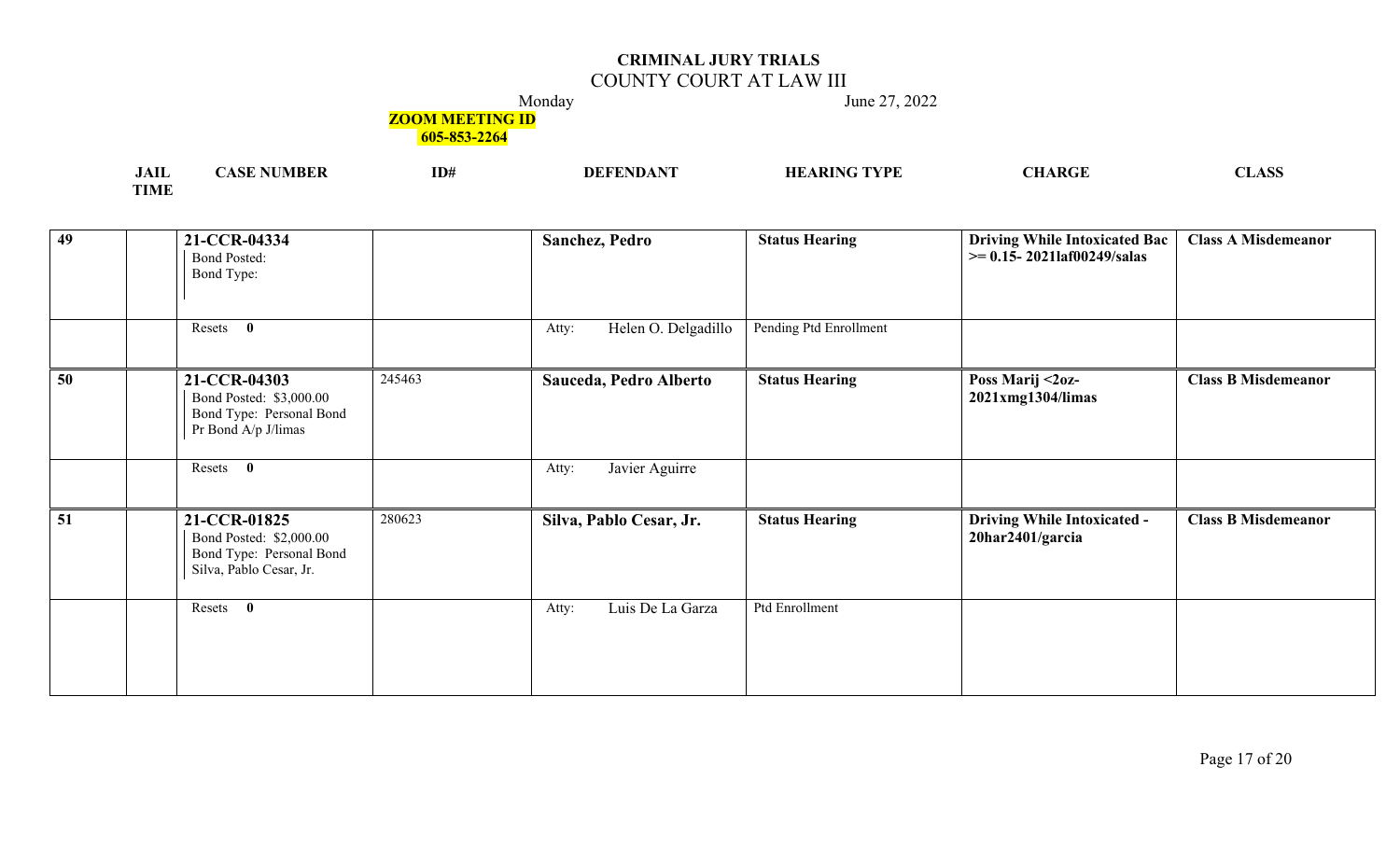## COUNTY COURT AT LAW III

Monday June 27, 2022

### **ZOOM MEETING ID**

| .<br><b>JAIL</b> | <b>WBER</b><br>$\sim$ | ID# | $.0$ ANT<br><b>DEFEND</b> | TYPE - | <b>ACC</b><br>. |
|------------------|-----------------------|-----|---------------------------|--------|-----------------|
| TIME             |                       |     |                           |        |                 |

| $\overline{52}$ | 19-CCR-05103<br>Bond Posted: \$5,000.00; \$5,000<br>Bond Type: Surety Bond; Suret<br>Bada Bing Bail Bonds (banker's<br>Bada Bing Bail Bonds (banker's | 223188 | <b>Soto, Christopher Lee</b> | <b>Status Hearing</b>                            | <b>Assault Causes Bodily Injury</b><br><b>Family Violence - 2019-laf-</b><br>112/salas; Resist Arrest<br><b>Search Or Transport - 2019-</b><br>$laf-113/salas$ | <b>Class A Misdemeanor;</b><br><b>Class A Misdemeanor</b> |
|-----------------|-------------------------------------------------------------------------------------------------------------------------------------------------------|--------|------------------------------|--------------------------------------------------|----------------------------------------------------------------------------------------------------------------------------------------------------------------|-----------------------------------------------------------|
|                 | Resets 0                                                                                                                                              |        | Micheal P. Trejo<br>Atty:    |                                                  |                                                                                                                                                                |                                                           |
| $\overline{53}$ | 21-CCR-02027<br>Bond Posted: \$2,000.00<br>Bond Type: Personal Bond<br>Tienda, Cesar Eduardo                                                          | 243330 | Tienda, Cesar Eduardo        | <b>Pre-trial Hearing</b>                         | <b>Criminal Trespass-</b><br>21har306/garcia                                                                                                                   | <b>Class B Misdemeanor</b>                                |
|                 | Resets 0                                                                                                                                              |        | Rene Gomez<br>Atty:          | Def Prev Fta                                     |                                                                                                                                                                |                                                           |
| 54              | 20-CCR-02052<br><b>Bond Posted:</b><br>Bond Type:                                                                                                     |        | <b>Torres, Amanda Marie</b>  | <b>Status Hearing</b>                            | <b>Accident Involving Damage</b><br>To Vehicle>=\$200-20-<br>$0042$ /ochoa                                                                                     | <b>Class B Misdemeanor</b>                                |
|                 | Resets<br>$\mathbf{0}$                                                                                                                                |        | Cesar De Leon<br>Atty:       | To Contact Pre-Trial<br>Services Or Hire Atty 2x |                                                                                                                                                                |                                                           |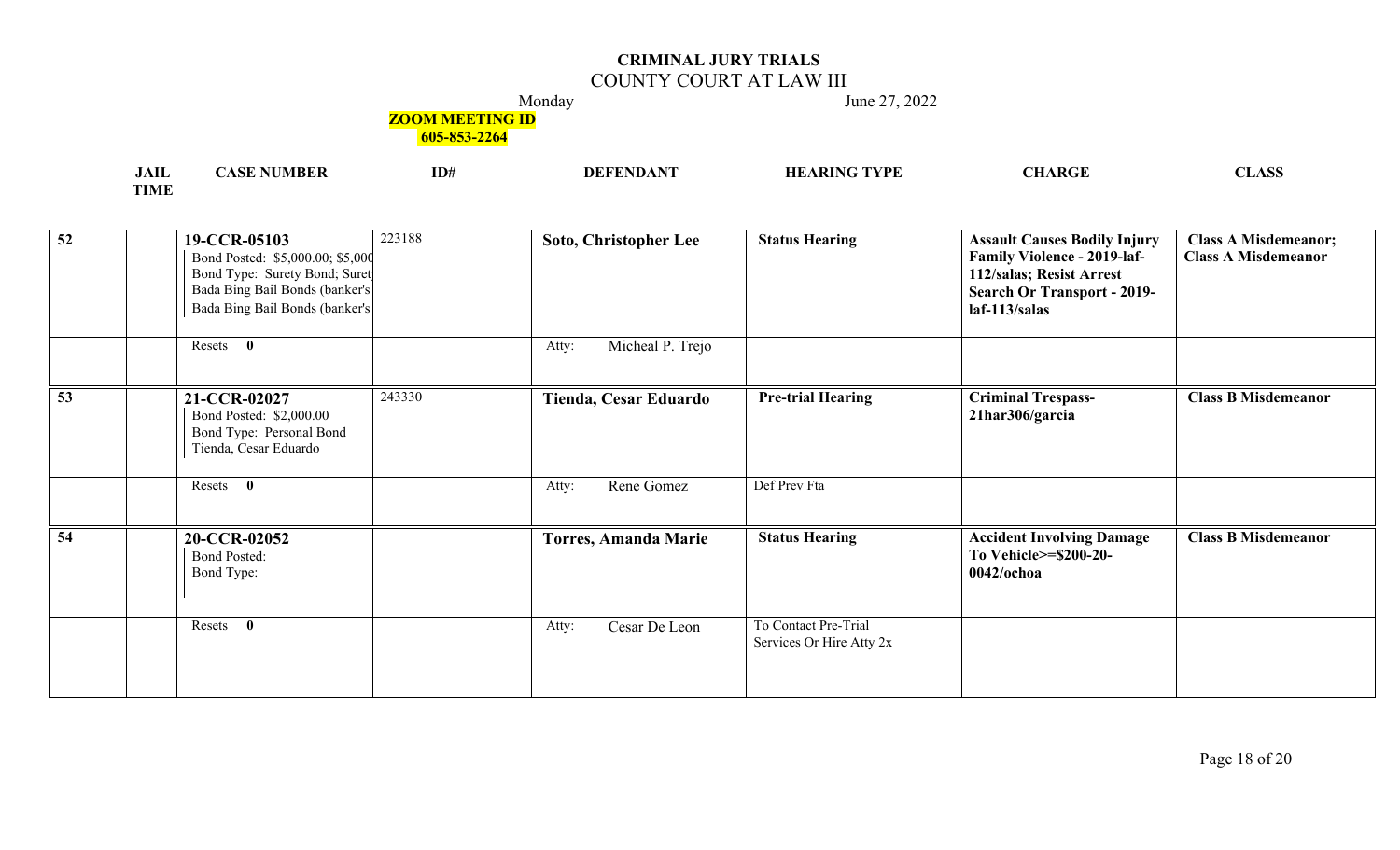## COUNTY COURT AT LAW III

Monday June 27, 2022

### **ZOOM MEETING ID**

| <b>JAIL</b> | CТ<br>/IBLK<br>-831. | ID# | <b>ARING TYPE</b><br>HF | CHARGE | $\triangle$ CC<br>nt. |
|-------------|----------------------|-----|-------------------------|--------|-----------------------|
| <b>TIME</b> |                      |     |                         |        |                       |

| 55              | 21-CCR-03008<br>Bond Posted: \$2,500.00<br>Bond Type: Personal Bond<br>P.r.bond A/p J/limas                                                | 282303 | <b>Torres, Cosme</b>         | <b>Status Hearing</b>                        | <b>Criminal Mischief</b><br>$>=$ \$100<\$750-2021xmg00404-<br>limas | <b>Class B Misdemeanor</b> |
|-----------------|--------------------------------------------------------------------------------------------------------------------------------------------|--------|------------------------------|----------------------------------------------|---------------------------------------------------------------------|----------------------------|
|                 | Resets 0                                                                                                                                   |        | <b>Bruce Tharpe</b><br>Atty: | Non-prosc To Be Filed,<br>possible Dismissal |                                                                     |                            |
| 56              | 21-CCR-02996<br><b>Bond Posted:</b><br>Bond Type:                                                                                          | 216573 | Trevino, Ernesto Iii         | <b>Status Hearing</b>                        | Poss Marij < 20z -<br>21har705/a.garcia                             | <b>Class B Misdemeanor</b> |
|                 | Resets<br>$\bf{0}$                                                                                                                         |        | Javier Aguirre<br>Atty:      | Pending Dismissal/if Neg On Test             |                                                                     |                            |
| $\overline{57}$ | 19-CCR-00346<br>Bond Posted: \$3,000.00; \$3,000<br>Bond Type: Personal Bond; Sur<br>Pr Bond Ap J/sorola<br>Bada Bing Bail Bonds (banker's | 276090 | Valdez, Byran                | <b>Status Hearing</b>                        | Racing On Highway -<br>2018xmg3052/sorola                           | <b>Class B Misdemeanor</b> |
|                 | Resets<br>$\bf{0}$                                                                                                                         |        | Eric Stinson<br>Atty:        | Def To Be Enrolled Ptd,<br>no More Resets    |                                                                     |                            |